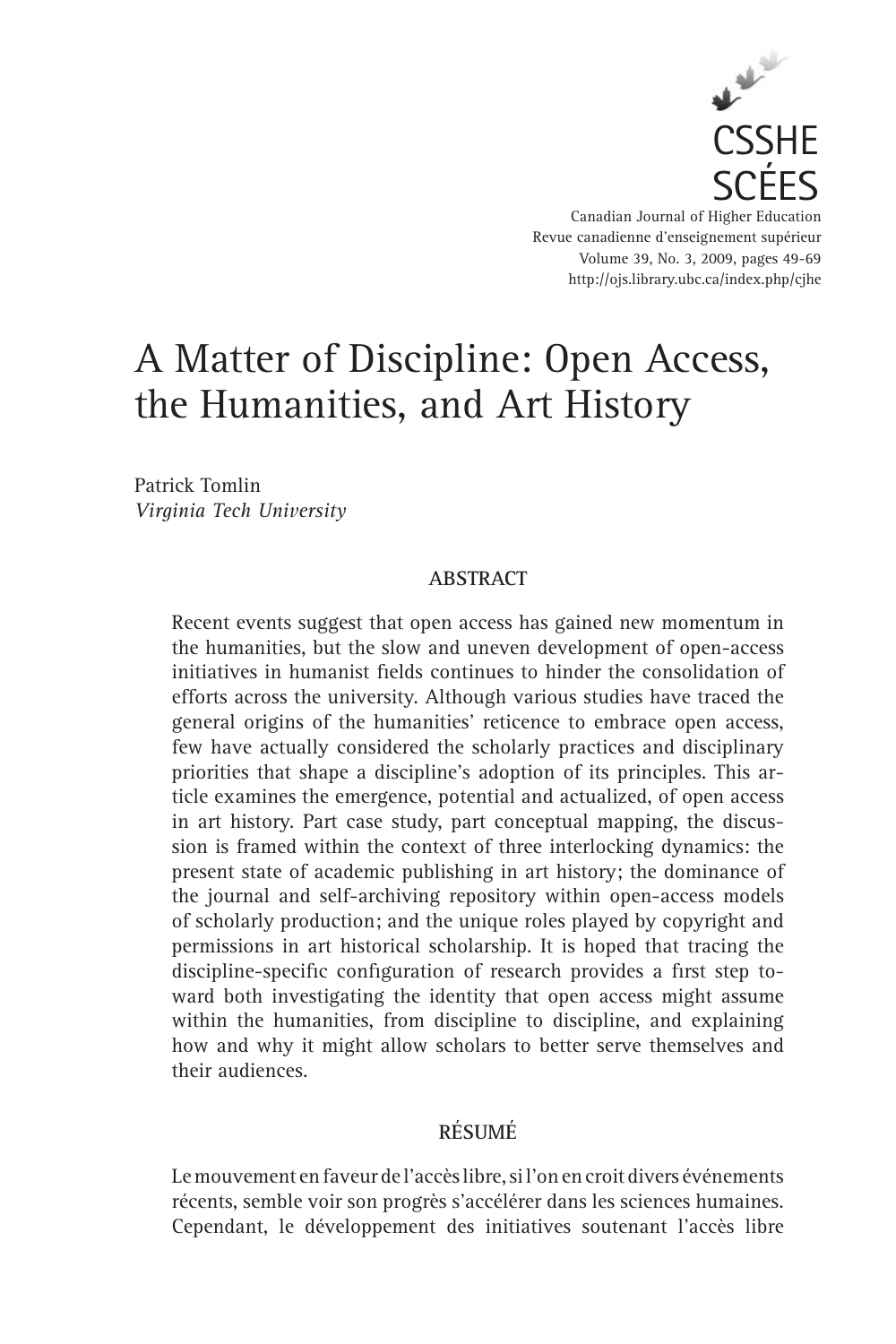dans les disciplines humanistes continue d'être lent et inégal tout en retardant la consolidation des efforts panuniversitaires. Certaines études ont bien identifié les origines générales des réticences exprimées par les humanistes à l'égard de l'accès libre, mais peu se sont penchées sur les pratiques de la recherche et les priorités qui informent le processus d'adoption l'accès libre par une discipline particulière. Cet article étudie comment l'histoire de l'art a vu l'accès libre émerger d'abord comme une potentialité pour en devenir une réalité. D'une part, étude de cas, d'autre part, problématisation théorique, cet article structure son argument autour de trois dynamiques inter-reliées : l'état présent de la publication savante en histoire de l'art ; le rôle dominant, dans les modèles de production associés à l'accès libre, de la revue savante et des archives ouvertes avec auto-archivage ; et, les rôles spécifiques joués par les questions de droits d'auteur et de permissions en histoire de l'art. En retraçant les contours spécifiques de la recherche dans une discipline donnée, cet auteur espère ouvrir une piste permettant de comprendre quelle forme identifiable l'accès libre pourrait adopter dans le contexte des humanités, discipline par discipline. De cette façon, il devrait être possible d'expliquer comment les chercheurs dans ces domaines pourraient, grâce à l'accès libre, mieux s'entraider et mieux servir leurs lecteurs.

### **INTRODUCTION**

History tells us that any great transformation in science and technology is always accompanied by an analogous revolution in the arts and humanities. Indeed, it is often only in the act of cultural production, through the work of scholars, writers, artists, philosophers, and performers, that the weight of scientific and technological change is expressed and filtered through the social imagination, in turn bringing about new forms of artistic expression and new world views. This has not been the case with open access, however. Humanists in Canada and the United States have been painfully slow to explore open-access models, even as platforms for delivering free online access to scholarship have radically transformed scholarly communication in the fields of science, technology, and medicine for nearly two decades.

Yet recent events suggest that open access has gained new momentum in humanities research. In 2007, for example, the Canadian Social Science and Humanities Research Council (SSHRC) launched its Aid to Open Access Journals program, intended, in part, to assess criteria for funding open-access journal publishing. A year later, the U.S. National Endowment for the Humanities announced a funding program for open-access projects in the humanities, and the Mellon Foundation supported the open-access projects of six society publishers in the humanities. In February 2008, Harvard University's Faculty of Arts and Sciences unanimously approved a mandate requiring faculty to deposit scholar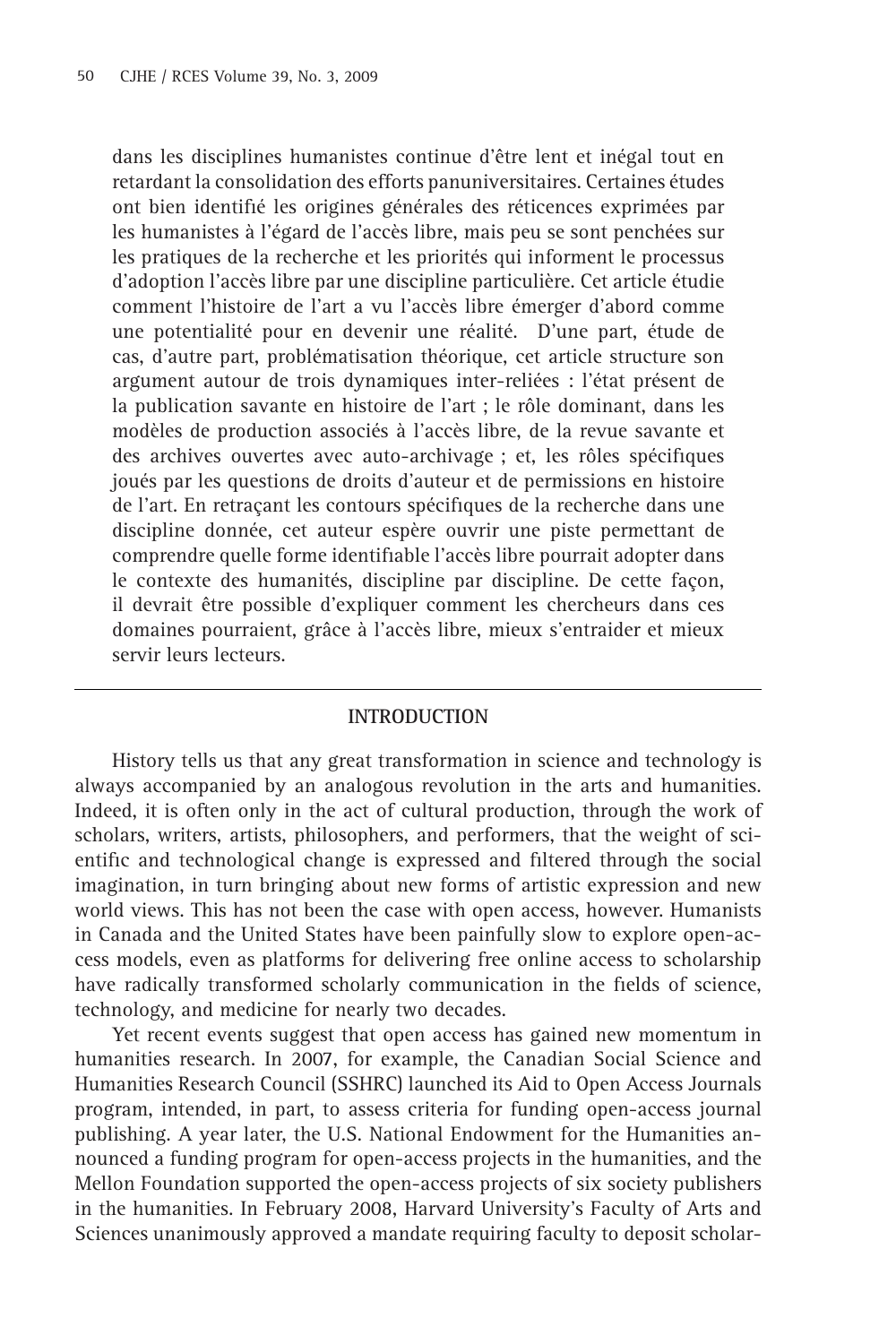ly articles in its library-operated repository. This was followed, in May of 2009, by the first departmental open-access mandate in the humanities, issued by the University of Oregon's Department of Romance Languages. But perhaps the most crucial marker of this new involvement was the founding, in 2006, of the Open Humanities Press (OHP), a non-profit open-access publishing collective focused on critical theory. The OHP has assembled an international editorial board comprised of more than two dozen high-profile scholars and open-access leaders, among them Donna Haraway, Jonathan Culler, Wlad Godzich, and Stephen Greenblatt. Collectively, its 10 peer-reviewed journals have done much to raise the visibility and signify the viability of the open-access enterprise in the humanities.

Taken together, these events begin to suggest the diversity of policy and practice driving the humanities' involvement in open access. Nevertheless, the distinctively fragmented fashion in which humanist disciplines have thus far explored open access represents a formidable obstacle to anything resembling a unified field of open-access scholarly production. To isolate and examine the nature of that fragmentation is the general subject of this article. To arrive at an answer, this interrogation is framed through a specific lens or case study, the discipline of art history.

Now, this choice would seem to need instant qualification, for art history has been, for a number of reasons, among the most reticent of the humanities to experiment with electronic publishing, let alone open access. Yet that very absence offers a prime opportunity for exploring the critical but frequently overlooked crux of *disciplinary specificity*, that is, the scholarly practices and institutional expectations that shape, often imperceptibly, the arc of a discipline's adoption of open-access principles. For although the end result of a transition to open access will always be the same – permanent and free online access to scholarship – it is apparent that the actual trajectory this process assumes will inevitably differ from discipline to discipline. Thus, no matter how "interdisciplinary" a field might characterize itself, the internal conditions managing its definition of what counts for "legitimate" scholarship necessarily regulates how authors produce and regard its literature and, in doing so, marks out the absolute horizon of open access.

Art history also offers strategic insight into the discipline-specific process of open-access adoption precisely because it is, in some respects, a liminal or "inbetween" discipline (for practical purposes, no distinction is made here between art history and visual culture studies). Straddling the arts and the humanities, it utilizes the traditional outlets of humanities publishing, the journal article and monograph, but also engages and incorporates a world of artistic production existing outside the domain of the university, within the cultural spaces of the gallery and museum. This quality points to exciting possibilities for future open-access resources, but it also poses thorny questions for the current STMgenerated conceptualization of open-access publishing, a model predominately focused on the journal article, which the humanities have struggled to embrace.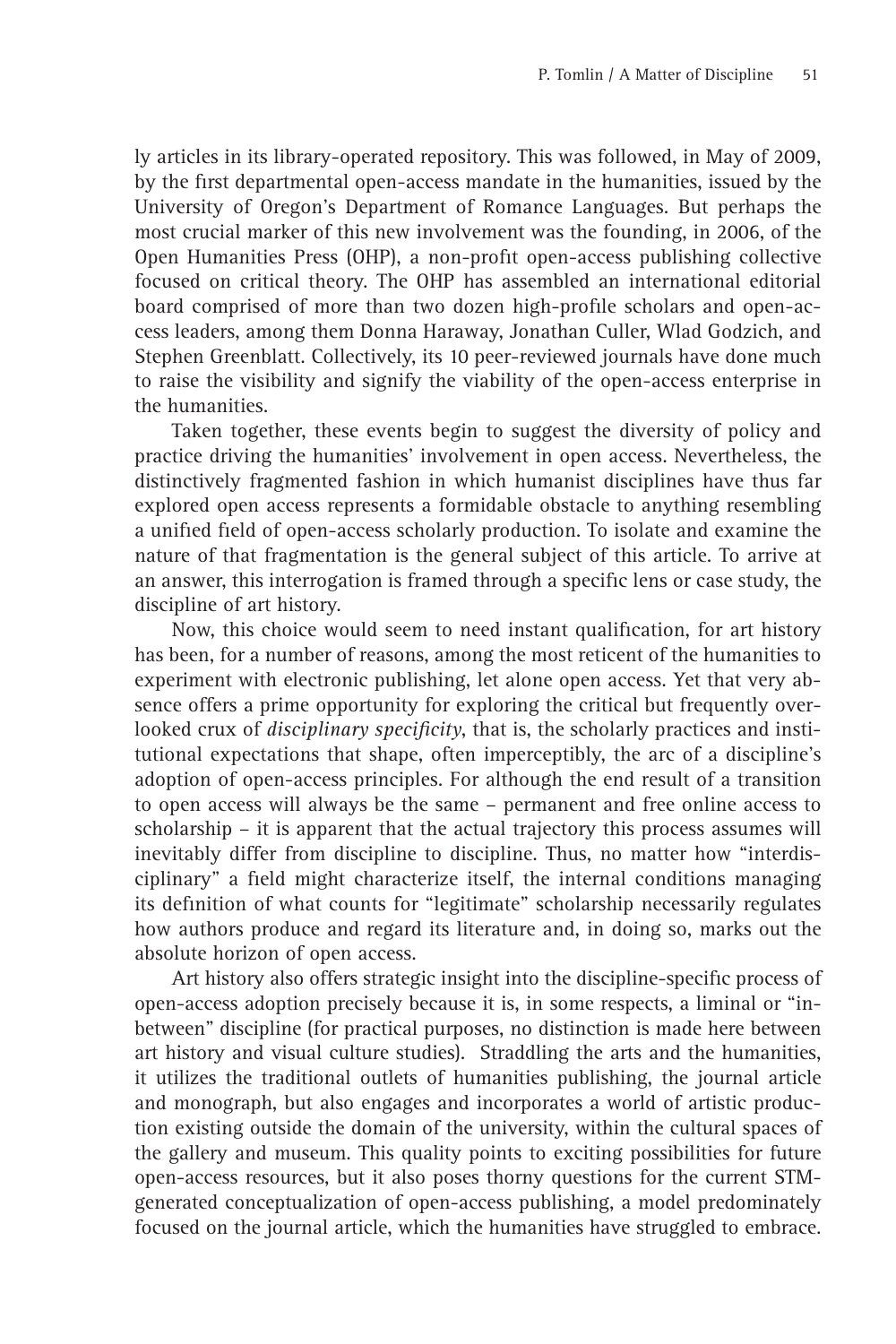Why should art historians care about open access? Certainly, there are the widely touted advantages that all scholars and their readers would reap: open access removes the price barriers and many of the permissions' restrictions limiting the use of scholarly literature. This provides authors greater access to the literature while simultaneously enabling the wider impact of their research. Publishing in open-access journals also aids the beleaguered university library, faced with subscription prices and annual budgets that have moved in opposite directions with baffling speed. But open access also raises thought-provoking questions about how a discipline defines itself, through what it publishes and how it sees its future as it moves into the digital age.

Three interlocking dynamics foreground the perspective of the art historianas-author in this article: the present state of art history's publishing paradigm; the (a)symmetry of that paradigm with dominant open-access journal/repository models; and the unique roles of copyright and permissions in art historical scholarship. It is hoped that tracing the discipline-specific configuration of research provides a first step toward investigating the identity that open access might assume within the humanities, from discipline to discipline, and how and why it might allow scholars to better serve themselves and their audiences.

# **NOT A CRISIS? THE STATE OF SCHOLARLY PUBLISHING IN ART HISTORY**

The same digital technology that opened a path to open access has produced notably contradictory results within art history itself. On the one hand, the proliferation of inexpensive image-digitization technology during the late 1990s quickly and irrevocably altered art history pedagogy. Photographic slides and analog projectors were replaced by hi-resolution scans, image databases, and an arsenal of presentation software. Meanwhile, Web-based digital humanities initiatives regularly began to supplement, and in some instances displace, the art historian's dependence upon on-site archival and museum research, making thousands of works and entire archives of primary-source material available on the Web.

On the other hand, digital technology has radically failed to alter the discipline's methods of providing access to its own research. Art historical scholarship remains bound to the printed page. Above all, it is in the print monograph, the single-author specialized book, that the discipline has invested the bulk of its intellectual and institutional capital. Since the emergence of art history programs within U.S and Canadian higher education during the 1940s and 1950s, the well-illustrated art book has imperviously sustained itself as the principal mechanism for professional legitimation, achieving tenure, and scaling university hierarchies.

Unfortunately, the various ideological motivations compelling this commitment to the art monograph are more and more misaligned with the economic realities of academic publishing. In his 2006 rigorous study of scholarly publishing in the field, Lawrence McGill [please add McGill entry to Refs] dem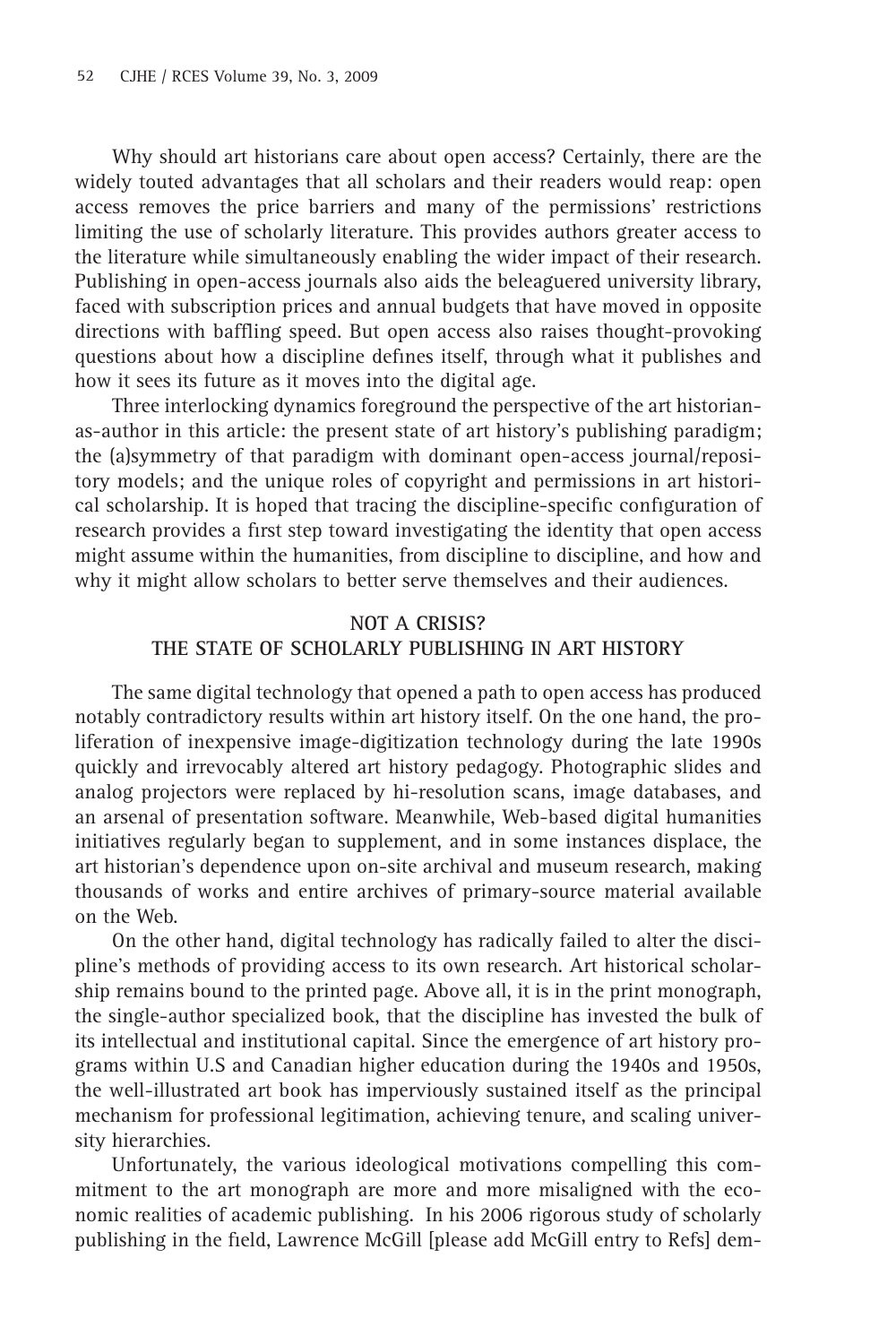onstrated that, although the number of art history monographs published by university presses enjoyed a considerable rise throughout the 1980s, this period of growth stalled over the next decade. Indeed, utilizing the Bowker Global Books in Print database, McGill surmised that between 2000 and 2004 the publication of single-author art history monographs declined by 16%. Using the same measuring parameters revealed that as of 2008, this figure had levelled off somewhat, the number of publications increasing since 2004 by roughly 9% but still falling short of the levels attained during the early 1990s. Further tempering this growth is the fact that art historical monographs account for 3% of all university press publications, and eight university presses have represented 57% of that figure over the past 50 years. Add to this that the number of PhDs granted in art history is outstripping the production of art monographs — increasing on the order of 104 degrees, or 8% a year — and the picture becomes bleaker (McGill, 2006). When Cambridge University Press, one of those eight publishers, announced in 2005 that it would cut its list of art books in half, it understandably sent nervous reverberations across the field.

This two-decade trend of progressive growth and measured decline corresponds with an overall weakening of activity in North American humanitiesbased scholarly publishing. But it also speaks to the specific costs associated with producing an illustrated book. Press editors surveyed by Ballon and Westermann (2006) put the total cost of a standard 300-page hardcover art history title, from proofs to publication, at approximately  $$41,400$ . This figure stands in stark distinction to the estimated \$23,000 that a university press invests in publishing a hardcover without illustrations. Based on data presented by seven academic and commercial art publishers gathered for the 2006 conference "Art History and Its Publishers" at the Clark Institute in Massachusetts, art history titles cost, on average, an astounding three times more than general humanities titles to produce (Soussloff, 2006).

For this reason, university and museum publishers now put a question to the academic art book that would have seemed unthinkable two decades ago: Does it have a *market* to justify the progressively unrecoverable expense of its production? If presses are no longer guided solely by the rigour of a manuscript's originality or intellectual engagement but must now consider opportunities for cost recovery and the fluctuating tastes of mass audiences, still other points of stability are also disappearing. Partly due to disparities between the prices of humanities texts and those of the STM fields, partly due to their own budgetary woes, most university libraries have reduced the number of art history monographs they acquire. Commercial booksellers stock fewer academic art history texts. A number of large-scale museums have, with some controversy, replaced shelf space once designated for books with exhibition-related merchandise (Lyon, 2006). Generally speaking, sales of academic art history monographs have dropped; on average, 300 copies can be expected to sell, less than half the amount of a decade ago (Ballon & Westermann, 2006).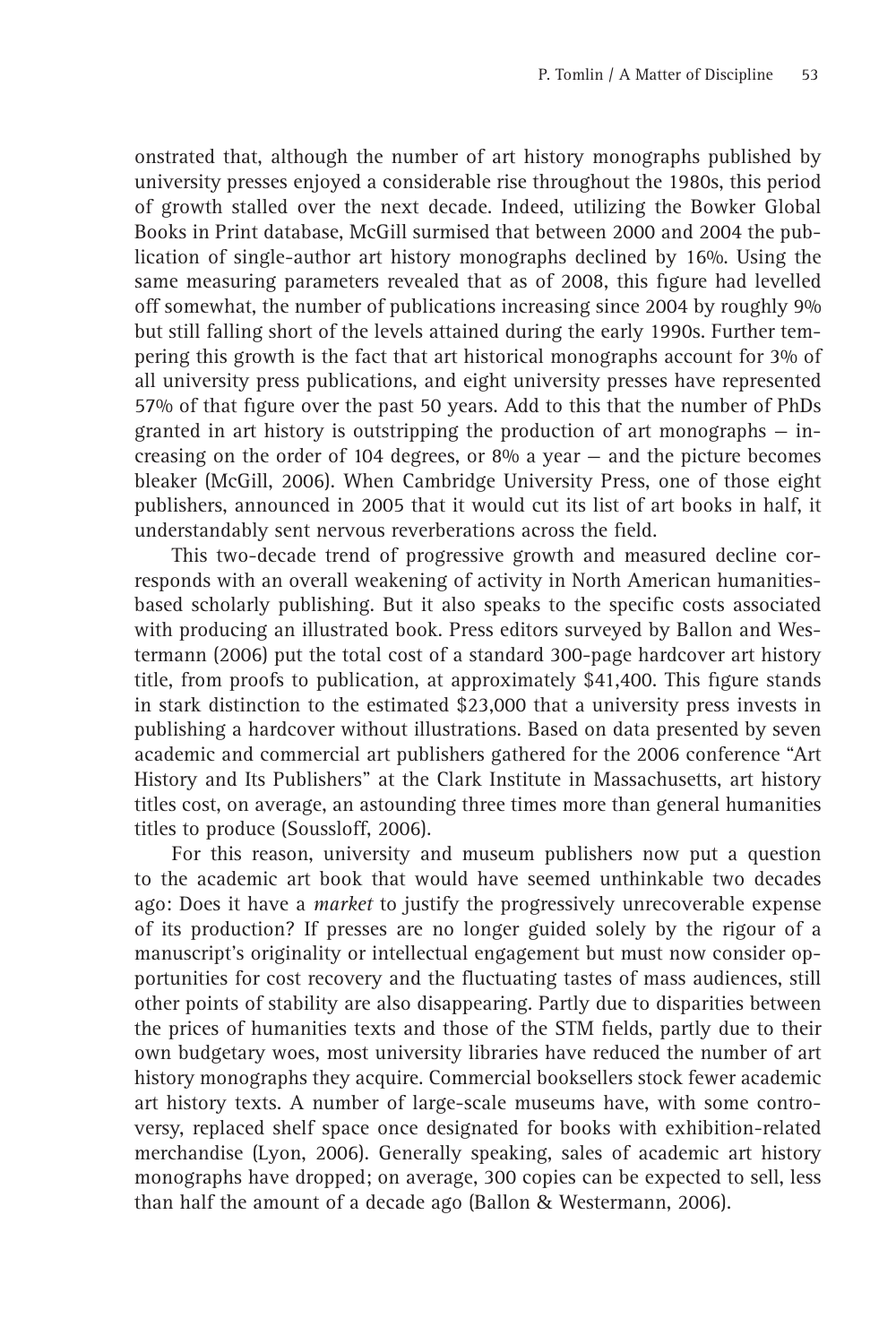Despite the ease with which information is now disseminated on the Web, the points of contact between scholars and their audience – and thus the capacity to increase the circulation of their ideas – are actually diminishing. Indeed, when it comes to print, it is not authors but various and sundry third parties, beginning with the publisher, who set the terms for access to research that has been funded and produced by someone else. For all its entrenchment as *the* emblem of scholarly inquiry in art history, the monograph is proving a problematic vehicle for the spread of research.

This pervasive reliance upon a corporatized and constricted mechanism for the dissemination of scholarship partly accounts for art history's reluctance to adopt and adapt open-access publishing. Until this point it has had little impetus to participate in the debate surrounding the escalating prices of academic literature and the evolving electronic outlets for scholarly communication. The discipline's silence also underscores the relatively minor role that the humanities have played in the open-access movement.

If the steady increase in ominous conferences and worrisome state-of-thefield reports devoted to "the crisis in scholarly publishing" – bearing such gloomy appellations as "How Can I Get Tenure if You Won't Publish My Book?" and "The Art Book's Last Stand?" – is an indication, concern is mounting. Even in art history, perhaps the last discipline to relinquish the symbolic value of the paperand-ink monograph, the discrepancy is clear: the print volume functions as the hinge of tenure and promotion in the humanities, yet the infrastructure ensuring the continuation of the academic monograph has never been more delicate.

Yet it is also increasingly evident that this "crisis," now entering its third decade, is in reality only one symptom of a much larger transformation in the dissemination of scholarly knowledge. The reductionist rhetoric of calamity pervading most discussions of academic publishing is misleading, insofar as it implies that things will one day return to a prior state of normalcy, when, in fact, nothing could be further from the truth. The developments in and around art history traced in the sections that follow point to the potential, as well as the limitations, of disciplinary engagement of open-access models as alternatives to a fragile publishing ecosystem. Certainly, accounting for the discipline's haphazard reception of the open-access movement entails considering the relative hold of the larger publishing apparatus through which its scholarly literature is produced. But it also means analyzing the broader consequences of digital technology for the symbolic value of the monograph, a genre that art historians have traditionally prized, and the extent to which making scholarship freely available online complicates that long-standing relationship.

## **OPEN ACCESS JOURNALS AND MONOGRAPHS**

At present two open-access models have emerged as a solution to the price and permissions barriers erected by academic publishers: the open journal, or "gold OA," and archiving scholarly content in an open repository, or "green OA." Both forms may ultimately transform the landscape of scholarly commu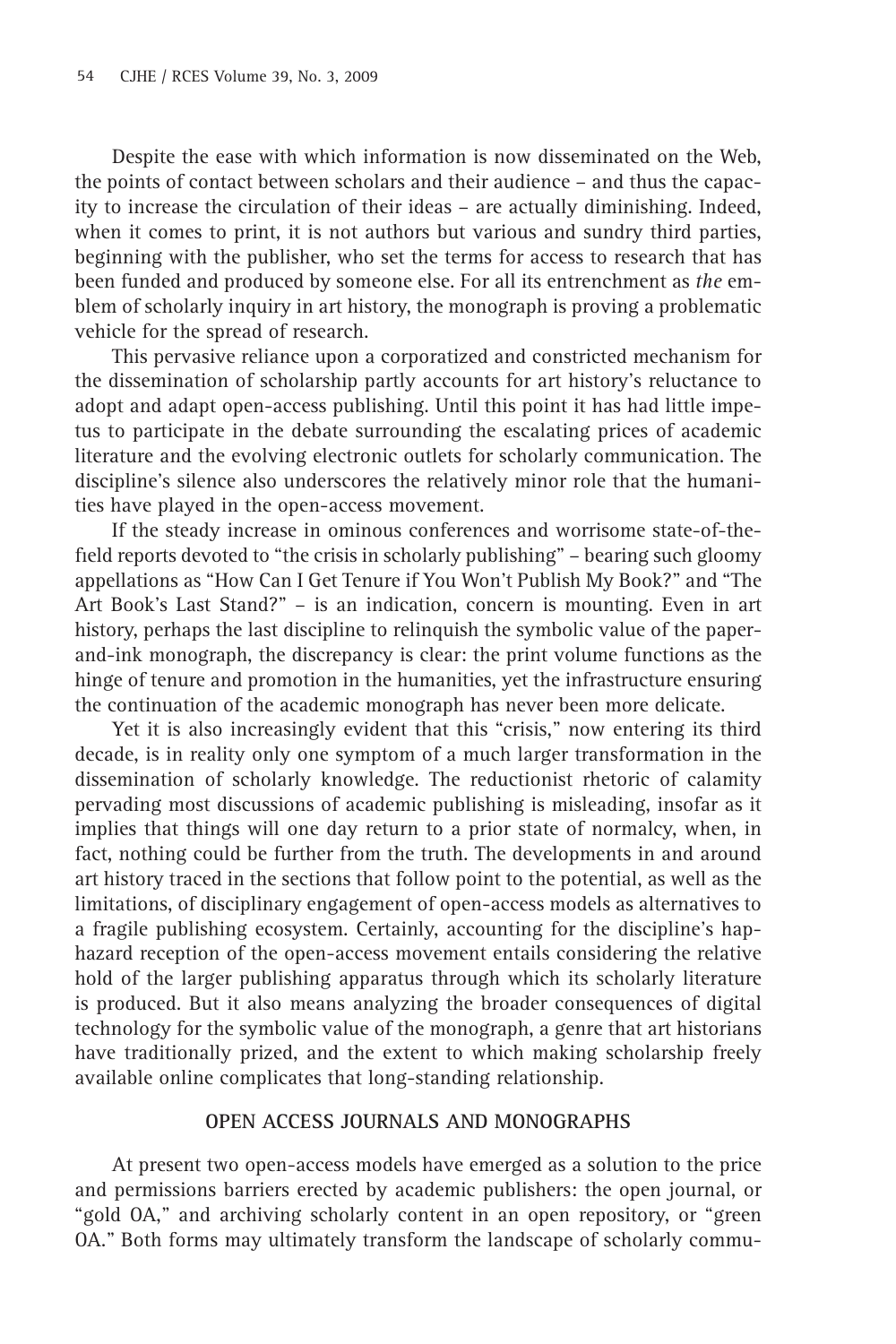nication, but it is "gold" journal production that has received the most attention from authors.

There are a number of reasons why the journal format, despite the heightened disciplinary status of the monograph, would initially appear the more immediately attractive step to attaining open access in art history. First, there are no differences in the editorial practices, indexing, or bibliographic conventions between a fee-based scholarly journal in an electronic format and an open-access journal; the latter is simply free for the user. Second, the open-access journal has already proven as economically viable as its subscription-based print and electronic counterparts. Finally, publishing in peer-reviewed open-access journals conforms more closely to art history's established publishing tenets than does archiving materials in a repository, a process discussed below.

Still, it is evident that critical differences exist between the publishing traditions of the STM fields, in which gold OA originated, and that of the humanities, making the case for an unequivocal embrace of the science model virtually impossible. To give only one example, the logic of author fees, the economic fulcrum of roughly 47% of open-access journals in the sciences, is foreign to the soil of humanities publishing (Kaufman & Wills, 2005; Research Information Network & Universities UK, 2009). It is widely recognized that humanists lack the same level of funding for which scientists compete; indeed, in the United States, five foundations provide nearly one-quarter of funding for the humanities, and the humanities have witnessed a slightly decreased share of overall foundationgiving since 1992 (Renz, Lawrence, & Smith, 2004)[please add entry to Refs]. And although multiple universities have developed author funds to defray the costs of open-access publishing and an increasing number of grants allows for the addition of provisions for author-side fees associated with publishing research, their infiltration in the humanist disciplines has been limited (Suber, 2005).

It could, of course, be argued that art historians indirectly pay for a portion of the costs of their own literature through memberships to societies with publishing functions, such as the College Art Association or the Society of Architectural Historians, whose journals are among the most respected of the field. A society journal functions as a device for scholarly communication, but the reputation of the society also legitimizes the literature. Harder still to dispel is the tenacious notion, found across the discipline and from society to society, that the electronic journal is still less *scholarly (*read: falling short of the disciplinary standards for editing, authoritativeness, and prestige) than its print cousin. It is a bias grounded in a structure of tenure and credentialing that privileges the print monograph, but a bias that is undoubtedly compounded by the minimal graphic design and limited usability of some humanities open-access journals (Ballon & Westermann, 2006).

Presently at least, the sheer lack of open-access art history journals would seem to reinforce the apparent truth of such convictions. At the time of writing, there were 4,272 peer-reviewed journals listed in the Lund University Libraries' Directory of Open Access Journals, the most comprehensive such index. Of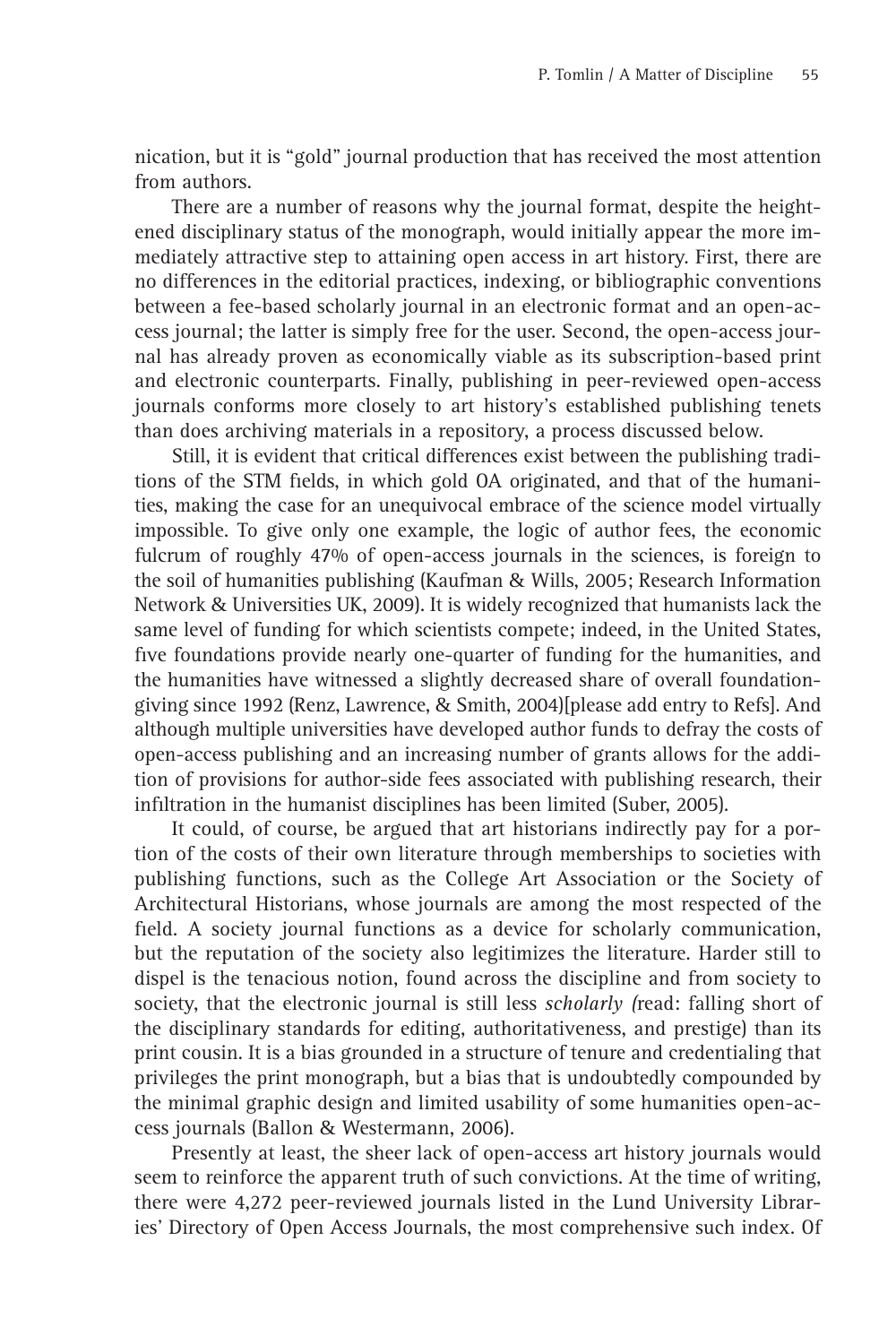these, 60 belong to its "arts and architecture" category (music and performing arts excluded), and only 5 fall specifically within its art history subcategory (a misleading number, since multiple art history journals appear in the "arts in general" subcategory but not the former). To put that figure in perspective, the total number of business journals stands at 182. Within the domain of the humanities, a respectable 127 history journals are listed. Of the total number of arts journals, 12 originate in the United States and 2 are published in Canada.

Upon further examination, however, such a blunt snapshot blurs the striking range and specialization of the journals that have actually thrived in the open-access environment. Consider the following three examples:

*Nineteenth-Century Art Worldwide* (NCAW, www.19thc-artworldwide. *1.* org/) has been published by the Association of Historians of Nineteenth-Century Art (AHNCA), an affiliated society of the College Art Association, since 2002. According to its home page, the journal is "the world's first scholarly, refereed e-journal devoted to the study of nineteenth-century painting, sculpture, graphic arts, photography, architecture, and decorative arts across the globe."

NCAW highlights the level of impact that open access makes possible. Measuring readership via the site's host server and using only the most conservative counting device, the number of "sessions" conducted at NCAW each month is impressive. In May 2003, for example, the journal saw 11,012 sessions. Although this likely does not translate into 11,012 individual readers, it could easily mean more than 6,000 readers – a remarkable achievement for *any* publication in the field of art history, which can expect average circulations of 600 to 1,300 copies internationally.

Support for NCAW comes in the form of a subsidy from the AHNCA, as well as, interestingly, international media company Pearson and New York-based gallery owners Bodo and Rehs and Schiller, who are given unobtrusive advertising space on the journal's home page.

*Tout-Fait* (www.toutfait.com) is dedicated to the study of the modern *2.*artist Marcel Duchamp. Founded in 1998 by the artist Rhonda Roland Shearer and scientist Stephen Jay Gould, it is published by cyber-BOOK+, the publishing branch of the non-profit Art Science Research Laboratory. Refereed articles are posted as they are approved; the site itself is updated with Duchampian news items, exhibition reviews, and multimedia as they appear.

*Tout-Fait* has an equally imposing four-year visitor count of more than 200,000. Even more arresting is its array of content beyond the param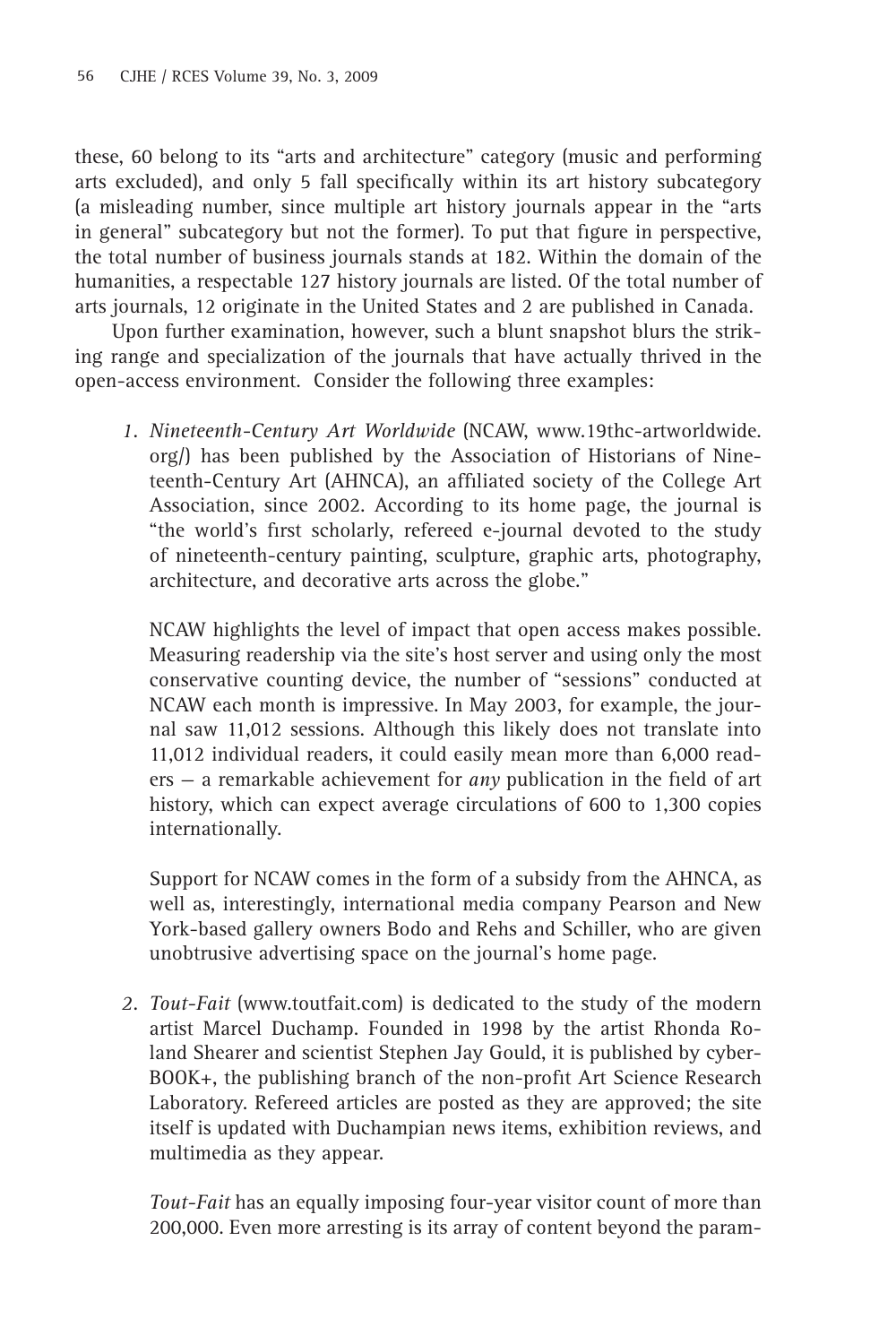eters of the print academic journal: in addition to scholarly articles, the site includes interviews with artists and scholars, audio files, real-time news and exhibition updates, and digitized archival material. It is as much repository as journal, in other words, and utilizes the specificity of the digital format to transgress the aesthetic and physical limitations of the print medium in a manner that both extends and radically departs from that medium.

*Invisible Culture* (www.rochester.edu/in\_visible\_culture), a journal of *3.*contemporary visual culture, has been open access since its inception in 1998. Affiliated with the University of Rochester, new content appears biannually. Support comes from the University's Office of the Provost; the site's technical infrastructure is maintained with support from the Graduate Program in Visual and Cultural Studies.

*Invisible Culture* also makes little distinction between its function as a journal and the capability for hybridization intrinsic to the digital medium. The straightforwardness of its design belies the complexity of the content of each issue, which includes, alongside articles, virtual exhibitions and artist projects.

These open-access journals pass no publication costs on to contributors and are of course free for the reader. Selection, editing, and refereeing of articles are carried out by scholars in the field, largely by volunteering their time, already a common practice throughout the humanities. Authors retain the copyright to their articles and thus the ability to archive, distribute, and re-use post-prints. And these are only three examples. Additional models for open-access periodical production have also succeeded in other disciplines, including offering free journal content online alongside subscription-based print copies. Several publishers, most notably Oxford University Press, have experimented with "switching" some of their subscription journals to total open access. Still other business models, such as library publishing, have yet to be fully explored (Suber, 2004).

That the discussion has so far focused almost exclusively on open-access journals is testament not only to the hold of the open-access model imported from the STM disciplines but also to the complicated issues surrounding the open-access monograph. How will it be subsidized? How will it factor into tenure requirements? What are the legal concerns associated with its production? As practical issues related to gold and green access are clarified, as the humanities become more involved in open-access debates, and as the material circumstances for academic print publishing continue to decline, more of the movement's energies will undoubtedly shift to the monograph. For the moment it remains grey territory.

Several presses have developed sophisticated mechanisms for making online monographs freely available; the National Academies Press, for instance,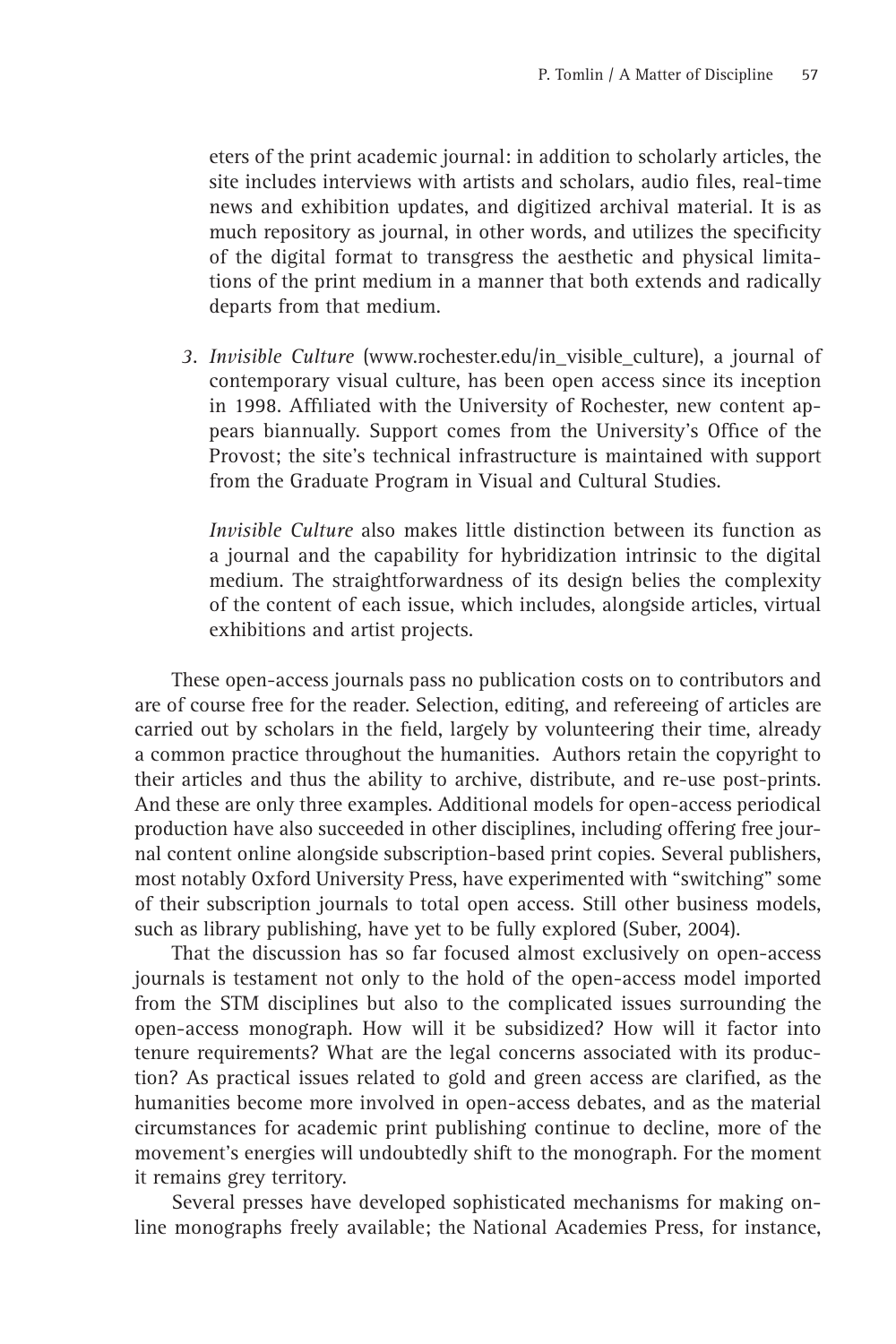has for several years made some of its books free on the Web to increase sales of its print copies. But the bulk of humanities-based open-access activity looms on the horizon. The Open Humanities Press has committed to a monograph series continuing its broad focus on cultural theory, to be edited by members of its high-profile editorial board, while Bloomsbury Publishing projected more than 50 open-access publications in the humanities and social sciences by the end of 2009. Open Access Publishing in European Networks (OAPEN), a consortium of six university and museum presses, also announced its Online Library of openaccess books will appear in 2010, with print-on-demand capabilities (Albanese, 2008; Jöttkandt, 2008).

The concurrent implementation of open-source software for monograph production has the potential to widen the field of open-access publishing even further. Engineered by John Willinsky, Open Monograph Press (OMP) is designed to expedite the publishing of peer-reviewed scholarly monographs (as well as edited volumes and anthologies) both online and in print by reducing costs and providing an adaptable system for submission, editing, and refereeing. Similar in concept to the widely used Open Journal System, also created by Willinsky, OMP operates entirely online. Free for universities to use and distribute, the system is intended to give libraries a significant hosting role and scholars an increased degree of control over editorial and reviewing decisions. Books can be viewed online, as well as printed. The project receives financial support from a number of Canadian and U.S. institutions, including Simon Fraser University, the Canadian Foundation for Innovation, and Stanford University (Willinsky, 2009).

Although tentative, these developments speak to the urgency with which a small but exceedingly dynamic coterie of advocates are grappling with the *form*  that open access might assume in the otherwise reticent fields of the humanities and, more importantly, how it might be sustained. This commitment stands in stark contrast to the majority of activity within art history itself: most art historians have avoided addressing the wider implications of the transformation that digital technologies have enacted upon teaching and research for their individual scholarly production, while society-based subventions for publishing have been reduced as the result of external economic pressures (Sousloff, 2006).

The full potential of e-publishing, and thus the potential of the open-access journal and monograph, remains to be investigated by the discipline. As publications like *Tout*-*Fait* suggest, the discipline's deep, almost curatorial connection to two- and three-dimensional works, performance pieces, and multimedia make it a prime candidate for exploring and extending the enhancement of scholarship through the extensive interactivity and hybridized forms of communication that digitization fosters, from media-sharing to data visualization to collaborative peer/reader engagement. The multi-layered nature of the online environment may ultimately render the difference between monograph and journal, as legitimizing modes of publication, arbitrary and insufficient.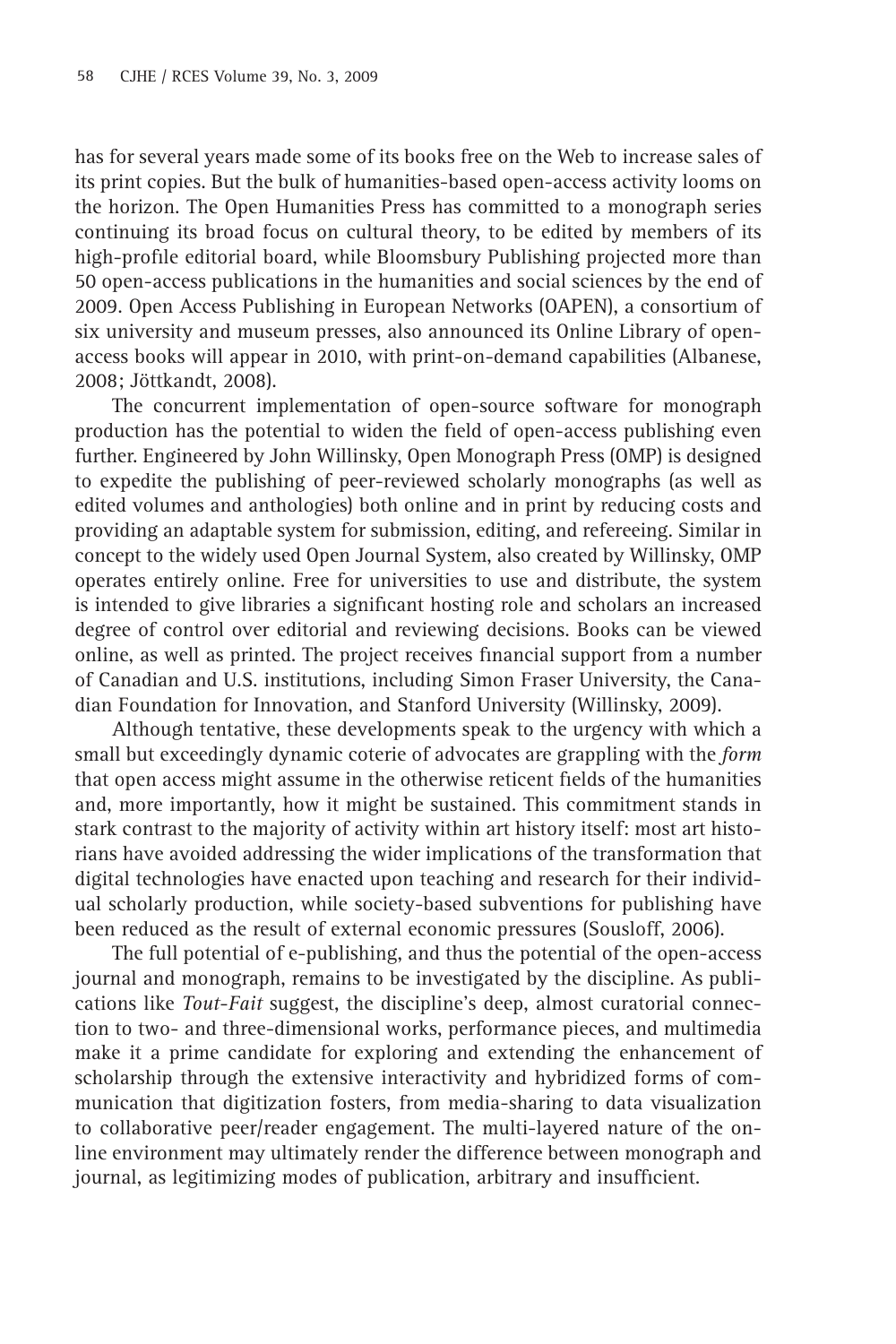#### **THE PERMISSIONS PARADIGM**

The professional rewards of publishing a refereed article or book have for decades outweighed the concomitant loss of authorial rights enacted by the transfer of copyright that is part and parcel of most publisher's agreements (Hoorn & van der Graaf, 2006). Redressing this imbalance and retaining the right to publish and distribute a work has historically played a critical role in conceptualizing the importance of open access for scholars, yet few studies have actually addressed how copyright shapes the process of research.

Although there are many ways to characterize the discipline of art history from a methodological standpoint, all of them would probably start with one central component, that of its deeply dialogic relationship to the work of art. One corollary of this relationship is that art historians must rely upon the inclusion of reproductions of artworks in articles and books to make their arguments in text. It is precisely this dependence that binds them to a progressively limiting realm of copyright permissions and licensing costs.

Nowhere is the issue of permissions more pressing than in art history. Simply put, for all that digitization has enabled the rapid and inexpensive reproduction of images, it has never been a more protracted and expensive process to get them (legally) published. To do that, the author must first determine the work's copyright status. After this issue is resolved, an image must be secured for reproduction in the journal or book. And to do that, use permission must be granted from the work's copyright holder and the institution or entity providing said reproduction, should they be different.

Completing these two tasks entails traversing a landscape populated by a singularly varied ensemble: museums, galleries, artists' rights societies, trusts, collectors, dealers, and artists. Scaling this daunting terrain of laws, regulations, and private interests means entering a labyrinthine thicket of intellectual property law and confronting a system that transcends any single institution or its licensing department. The proprietary preoccupations engendered by this "culture of permissions," as editor Susan Bielstein labelled it in her penetrating 2006 study of the subject (tellingly subtitled *A Survival Guide*), frequently collides head-on with the principles of open access.

It is easy to see how the overregulation of copyright and use permissions might impede art history's adoption of open access. Although copyright law is justly designed to protect the intellectual and commercial interests of artists (or their estate, heirs, etc.), the pseudo-copyright right to control use of reproductions that many institutions and individuals assert necessarily restricts the circulation of scholarship using images. It also treats scholarship that does not generate profit as if it did, fostering a climate that burdens authors to seek permission for any use, including some that exist squarely within the domain of fair use, and frustrating the potential to reach wider audiences.

Further, the increasingly prohibitive price of licensing reproductions for journal articles and monographs undermines the open-access commitment to removing price barriers to access. According to a 2004 report issued by the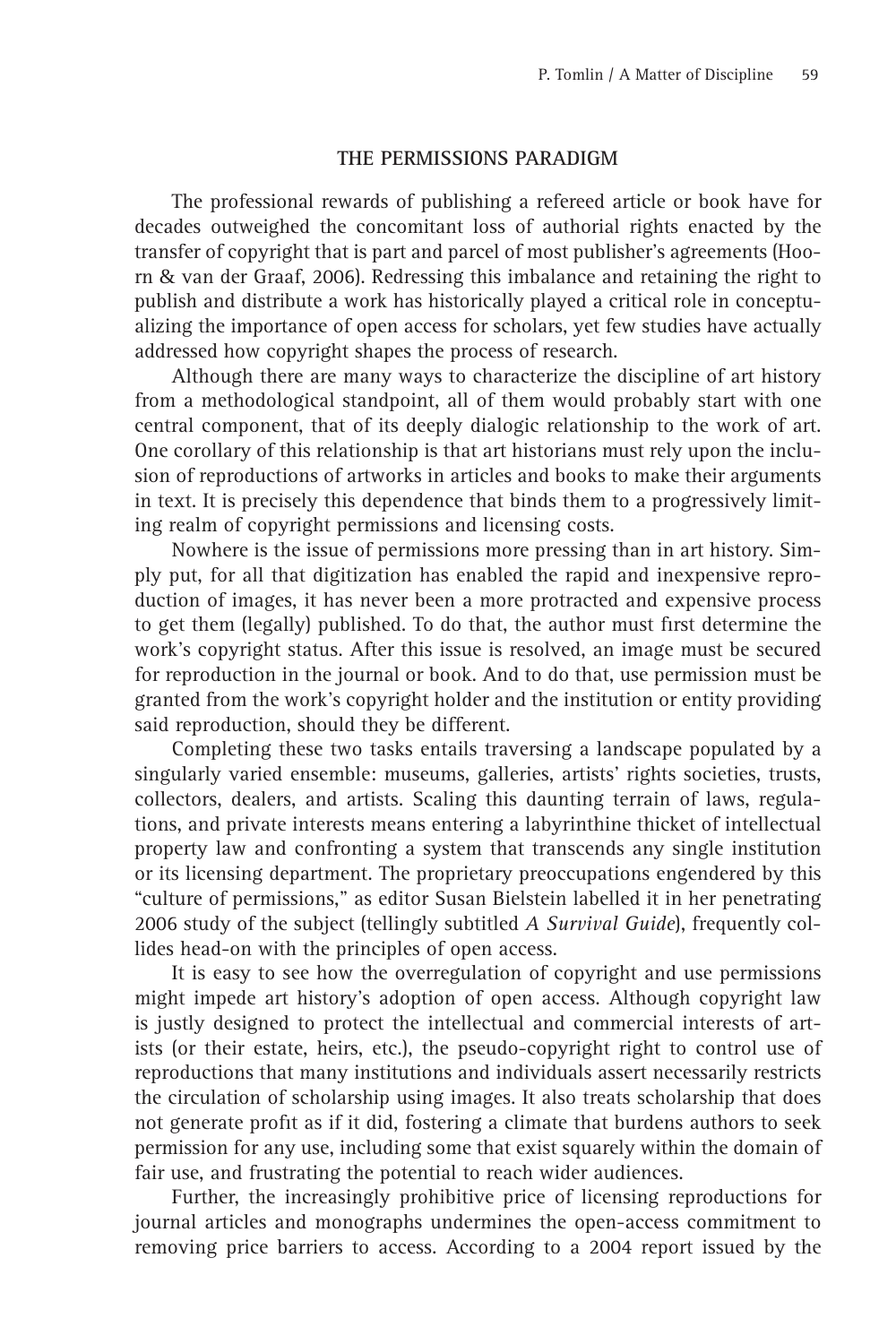American Association of Museums (AAM), purchasing the right to reproduce a copyrighted image ranges, on average, from \$50 to \$1,500 or more, depending on the amount of payment to the rights holder, the projected print run, how large the reproduction will be, its placement within the publication, whether it will appear in colour or black and white, and so forth. Typical costs for scholars needing high-quality images for their book can reach \$10,000, but that figure can easily double for a heavily illustrated text (American Association of Museums, 2004; Lyon, 2006). In instances where the work exists in the public domain, there is no copyright claim. For this reason issues of copyright and use permissions are ostensibly more pressing for scholars of modern and contemporary art than for, say, scholars studying 19th-century or Renaissance art. But a work's public domain status hardly precludes its consignment to a closed-access online collection (Bielstein, 2006). It also does not prevent the image holder from asserting copyright over the reproductions they supply and charging accordingly.

Various solutions to the mounting encumbrance of image permissions have been proposed, from departmental or disciplinary subventions to a centralized rights-clearing organization operated by art historians, but a wide-ranging solution remains uncertain (see, e.g., Alonso, Davidson, Unsworth, & Wilthey, 2003; Ballon & Westermann, 2006). What is clear is that an absence of consistent licensing and pricing methods only compounds an already time-consuming and frequently frustrating undertaking. The use of copyrighted images in digital publications like open-access journals, furthermore, is still *terrain vague*; if anything, figures reported by the AAM (2004) survey and Ballon and Westermann (2006) suggest that prices have increased despite, or because of, the infinite reproducibility of digital copies. Intellectual property law has not been able to keep up with the perpetually evolving digital environment (Bearman & Trant, 1997).

But what of fair dealing (or its U.S. counterpart, fair use)? Insofar as it serves as a refuge from the rapidly expanding privatization and commodification of information, fair dealing would seem a natural ally for the open access-minded.

The first thing to point out is that the doctrine of fair dealing/use differs between the two countries; on the whole, Canadian exceptions to the exclusive rights of copyright holders are fewer than in the United States. Regardless of nationality, however, art historians have generally fared worse than their fellow humanists. While scholars of, say, critical theory can excerpt up to 500 words from a single text to make their arguments, such rigidly quantitative measures fall short when applied to the image  $-$  for what is the visual equivalent of 500 words? The instance is rare that an author's argument will call for a detail of an image without an accompanying reproduction of the entire work. Fair dealing/use is even less applicable for art historical monographs, since publishers and authors can expect some amount of revenue (Ballon & Westermann, 2006). A number of art historical societies, including the College Art Association, have begun to call for more aggressively regulated permissions policies as a means of freeing scholarship from overzealous copyright control (CAA website, 2009).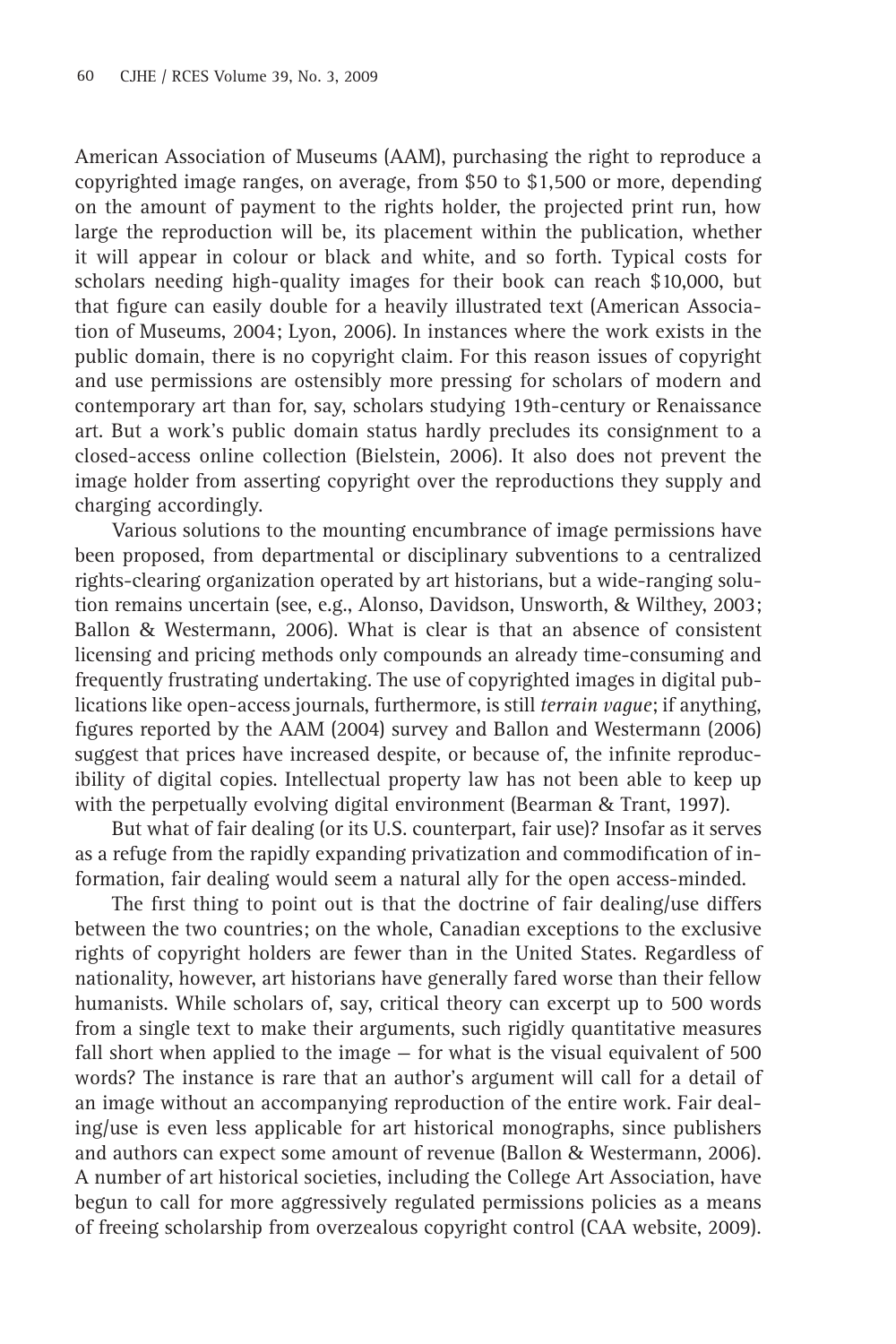The widespread attention that Creative Commons licensing has garnered since its establishment in 2001 is also beginning to make headway in museums and art historical scholarship. The multiple licences under the CC umbrella give a variety of options whereby authors and artists can protect their works while still permitting a variety of "open" or fair uses based on criteria they set, and these have already been utilized by open-access publishers in the sciences, most notably the Public Library of Science and Biomed Central.

Ultimately, both the uneven distribution of rights repeatedly highlighted by the open-access movement and the culture of image permissions so astutely analyzed by Bielstein (2006) require the same remedy: rights holders must consent in advance of publication to unrestricted access and the contingent uses of content, from downloading to duplication to linking, that digitization facilitates. Striking a balance between the interests of the rights holder and those of the researcher depends on the willingness of the various rights holders involved: the artist, the gallery owner, the collector, the museum, the journal publisher, the author. They, not copyright law, have the power to mitigate hurdles to providing open-access literature.

Signs of progress are materializing. Significantly, they have come from museums rather than art history. Kenneth Hamma of the J. Paul Getty Museum, for instance, has illuminated the financial and societal benefits of making public-domain works held in museum collections freely accessible on the Web (Hamma, 2005). His advocacy for a business model that utilizes rather than attempts to forestall the reproductive capabilities of digital technology has been supported by other museums in North America and Europe, some more dependent on licensing revenue than the Getty.

As Hamma recognizes, the museum is perhaps the most strategically positioned to transform the stranglehold of current intellectual property practices. In 2006, the UK's Victoria and Albert Museum announced that it would make hi-resolution digital images from its online collections available to scholars free of charge for academic purposes, including publication. The Metropolitan Museum of Art (New York) soon followed, partnering with ARTstor, a nonprofit image database created by the Andrew W. Mellon Foundation to establish Images for Academic Publications (IAP). The project initially made more than 2,000 digital images of works from the museum's collection available online for use in royalty-free scholarly publishing; that number has since increased to nearly 10,000. Images are free of charge for articles and books with print runs of less than 2,000 and may be self-archived, though some still require permission from third-party rights holders. The database is currently accessible only to scholars whose institutions are subscribers to ARTstor, however.

## **THE DISCIPLINARY ARCHIVE**

The embryonic state of open-access journals in art history would seem to present the discipline with an opportunity to explore additional open-access models more attuned to its specific needs. One option is "green OA," or self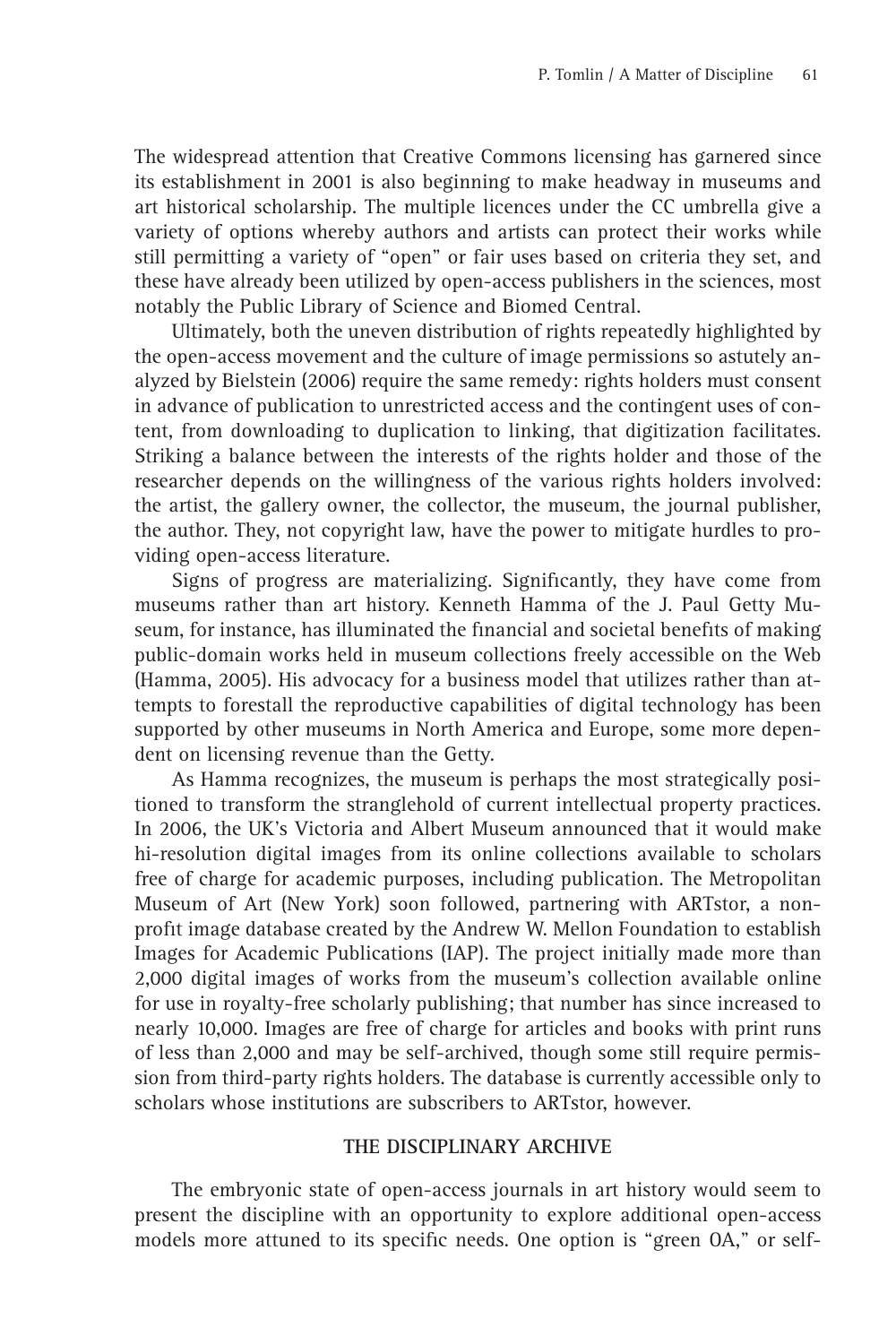archiving. Here, authors post electronic copies of pre-prints or peer-reviewed post-prints to freely accessible online repositories managed by their respective institutions or through collaboration with other individuals and organizations in their discipline.

Why self-archive? The pragmatic benefits of e-print archiving for authors have been studied extensively in the sciences over the past decade. Some have been proven repeatedly: self-archiving maximizes the agency of authors by minimizing the steps and intermediaries to providing others access to their research; archived post-prints find readers sooner  $-$  as soon as they are refereed, in fact, and thus weeks or months before they could appear in print form — thereby increasing the speed and reach of citation impact from between 50% to 250%; archiving minimizes redundancy and allows for ongoing revision; and archiving can actually increase sales and circulation of print versions of articles (Antelman, 2004; Harnad & Brody, 2004; Suber, 2005). Any one of these factors is reason enough for art historians to take open-access self-archiving seriously. Indeed, a number of humanities scholars and institutions have already developed subject repositories to create a shared network of freely available research. Archives such as CSeARCH, the cultural studies archive created by Gary Hall and Steve Green, The Kultur Consortium, the recently launched visual arts repository based at the University of Southampton, or The Princeton-Stanford Working Papers in Classics indicate the repository's different economies of scale.

Why create a *disciplinary* archive? As some have noted, the status enjoyed by the working paper or pre-print in the sciences is mostly absent in the humanities, which presumably weakens the case for self-archiving (Suber, 2005). But in addition to e-prints, an open-access subject repository would create centralized access to a range of art historical materials existing outside the scope of academic publishers. Thus, as well as providing an alternative to constrictive networks of communication, the principal strength of the disciplinary archive rests in its ability to cast its net narrowly and deeply across an entire field, attributing new value to underused content. Drawing on Hall's (2008) work in cultural studies, a brief list of archivable discipline-specific content might include conference proceedings, e-theses and dissertations, book chapters, scanned public domain and out-of-print texts, learning objects, and *Festschriften*. More important, monographs can be added to such an inventory, since open-access archiving does not prevent the commercial sale of print copies of the same text (Hall, 2008). Where reproductions of copyrighted works of art are concerned, the legality of the deposit would depend, again, on the cooperation of the rights holder or the context of reproduction use.

From a practical perspective, it has never been easier or cheaper to develop or contribute to a digital archive. When shouldered by a collaborative of art history departments and societies, the modest fixed costs of an archive's technical operation (software, hosting and server space, part-time staff) are eminently achievable. The Open Archives Initiative Protocol for Metadata Harvesting (OAI-PMH) and databases such as OAIster have made it easier to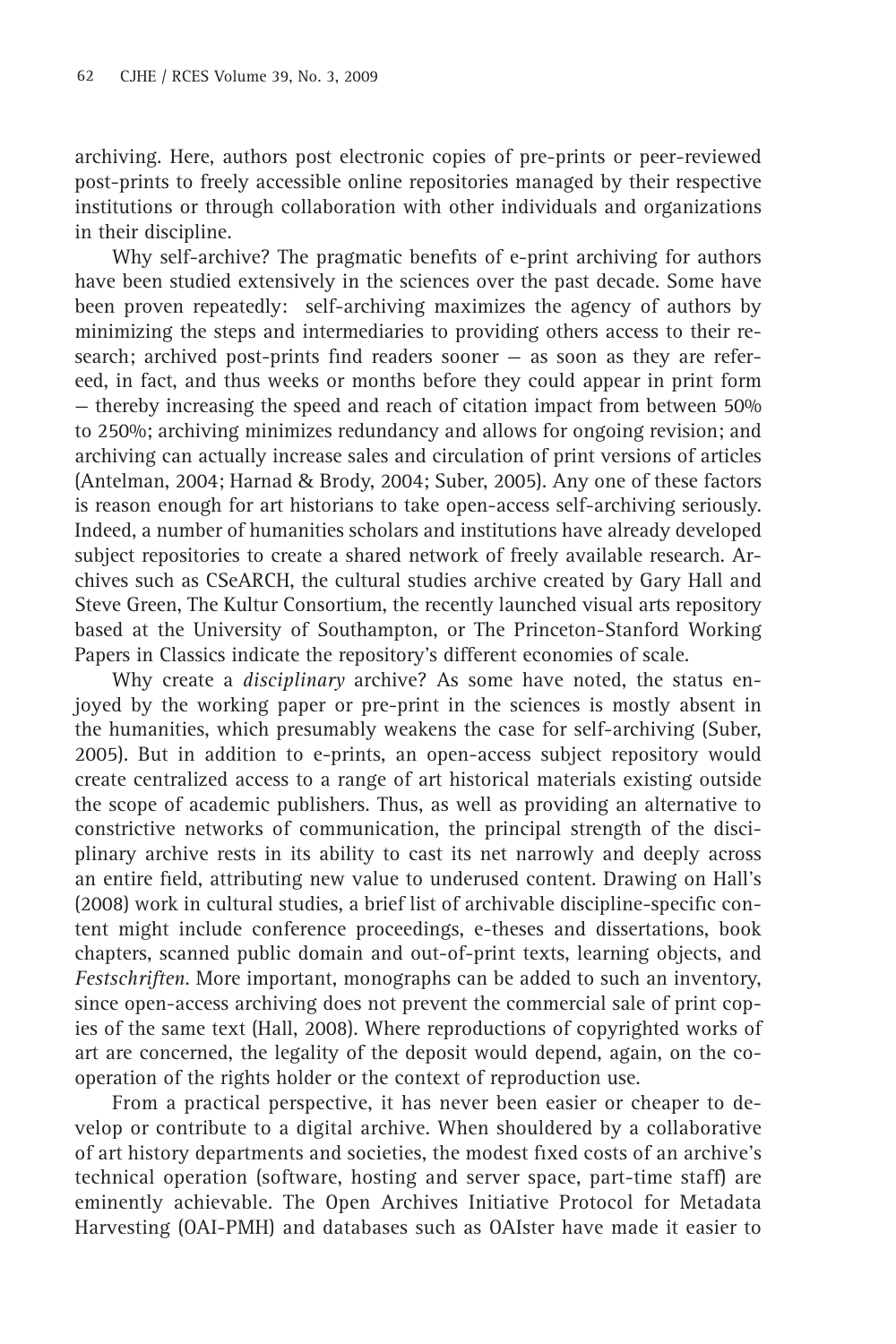locate materials across repositories. The time it takes to upload a document to a repository is, on average, 10 minutes (Harnad & Carr, 2005)[please add to Refs], whether it is carried out by the author or outsourced to a librarian or repository technician.

This is not to say that obstacles to a spontaneous and widespread outburst of self-archiving by art historians are non-existent. Above all, a disciplinary repository requires the unique investment of *authors*, authors who not only self-archive but are also willing to use the repository in the course of their own research. Failing to do so provokes a vicious cycle: the art historian's incentive to upload e-prints or other materials rapidly dissipates if the repository itself fails to register as an essential research tool (Guédon, 2004). Presently, repository-searching is not an instinctual component of the humanist's bank of research strategies, and repository content ranks low on the ladder of reputable scholarship. To most art historians, self-archiving might resemble an electronic version of the vanity press. Authors will fill a subject repository only when such misconceptions are met with evidence – evidence originating from *within* art history – of the advantages of self-archiving. With any luck, the growing number of university- and humanities-based mandates requiring automatic self-deposit of post-prints upon acceptance for publication will spark further discussions within the discipline.

A second and arguably more obdurate deterrent to self-archiving is the repository's apparent lack of quality control. Refereeing has proven a bedrock practice for the art history journal article (rejection rates to refereed humanities journals are on the order of 85%) and for the monograph, albeit to a lesser extent. As a result, one could reasonably suppose that refereeing will remain aligned with the central procedures of scholarly publishing even after a transition to open access occurs (Howard, 2009). Open-access repositories, however, do not perform peer review. Making pre-prints freely available through an archive is based on the desire to foster an exchange of ideas as broadly as possible. It is also driven by the principle that the value of a work is established naturally by the gatekeeping parameters a research community establishes over time. Scholarship falling short of those parameters is simply less used by scholars.

Self-archiving is not publishing. Steven Harnad, an outspoken advocate of self-archiving, has also pointed out that many worries about peer review are the result of a conflation of the two: "The author self-archives both pre-refereed pre-prints and refereed post-prints (etc.). The peer review continues to be performed by the referees as it always was. Peer-review is medium-independent" (Harnad, 2001, n.p.). Authors can also record, in supplementary documentation, changes that have been made to an archived pre-print (to which they own the copyright), book chapter, or monograph once the text has been edited, commented upon by referees, and accepted for publication. This "corrigenda strategy" does not infringe on the existing copyright agreement between the author and the publisher (Harnad, 2001).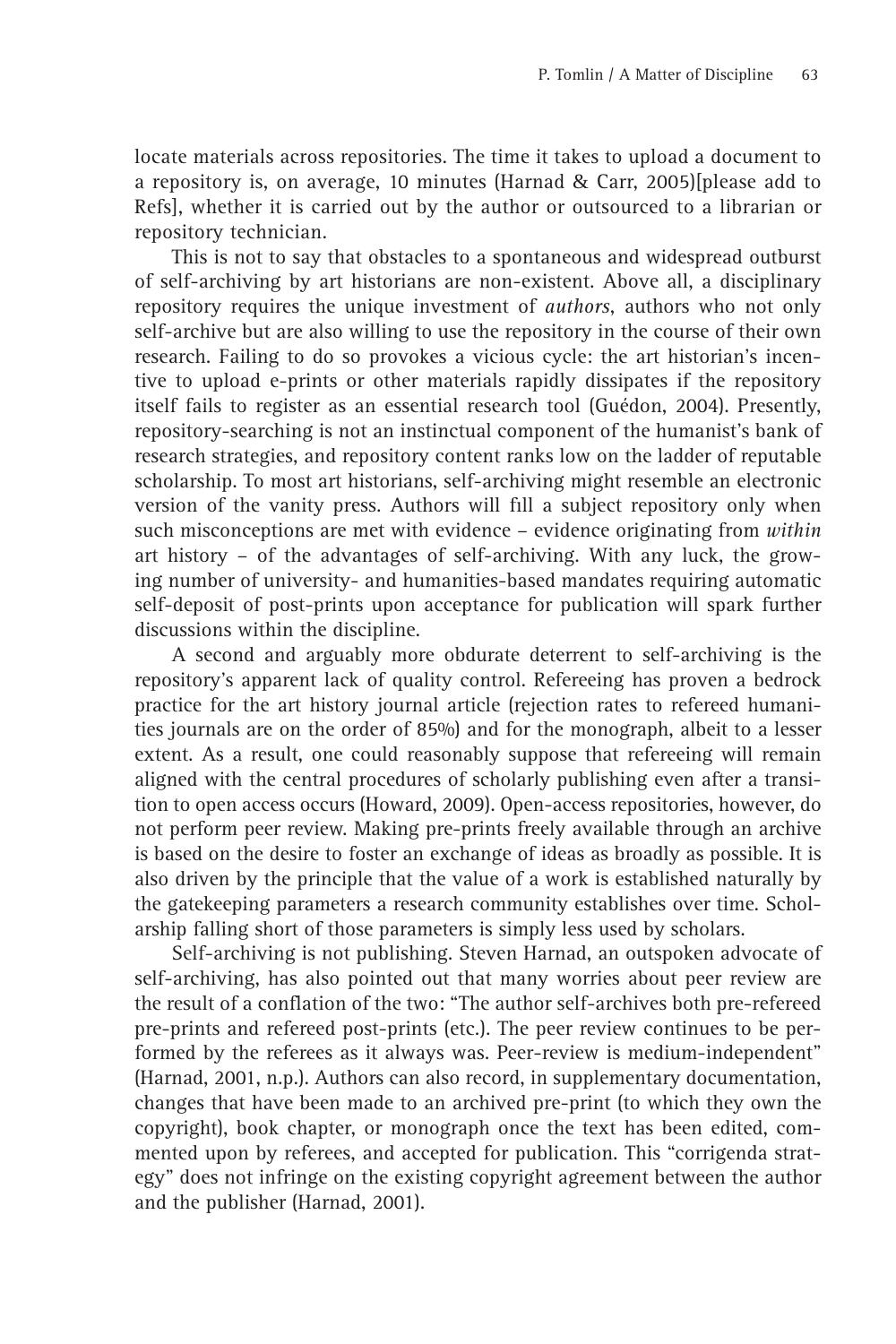In fact, many publishers are already amenable to post-print archiving, an opportunity that art historians have largely failed to utilize. Of 10,190 journals produced by 523 publishers, 6,440 journals and 268 publishers, or roughly 63%, allow the free and unrestricted deposit of post-prints [http://romeo.eprints.org/ stats.php, accessed July 19, 2009]. Although the vast majority of those publishers are in STM fields, they also include publishers of art history journals, such as MIT Press and Cambridge University Press. Other publishers enforce limited time restrictions. For example, Routledge, publisher of *Word* & *Image, History of Photography*, and numerous other journals, prohibits self-archiving of postprints within 18 months of publication in the arts and humanities. However, since the greater mass of art historical journals are published not by large university presses but by smaller societies and associations across North America and Europe, their policies on self-archiving are not readily accessible or, even more troubling, are altogether non-existent.

It bears noting that open-access self-archiving only complements "gold" journal production. Because it is not publishing, it does not supplant open-access journals or even subscription-based scholarly publications. Nor is it meant to. Its significance rests in allowing scholars to bypass many of the re-use/redistribution restrictions of most commercial and academic publishing agreements without disrupting the conventions that currently facilitate traditional journal and monograph publishing. Although the time between publication and point of impact of art historical scholarship can be much longer than the sciences, self-archiving need not impinge on any potential publishing revenue, even in cases where the publisher has established an embargo on newer literature.

For this reason self-archiving might just be the most radical decision art historians could make about their own intellectual production. Gary Hall has pointed out that, although the majority of open-access journals replicate the essential template of print journals, publishing in digital repositories is newer and less familiar to most people [in the humanities] than publishing in journals, even electronic ones. Open-access archiving may thus require academics to make a larger shift in their thinking and scholarly practices if it is to be accepted than would open access journal publishing (2008, p. 163).

For a discipline that has only conservatively engaged electronic scholarship, the repository stands at a distinct remove from its existing methods for conducting and disseminating research. Nevertheless, because it holds the potential to enable scholars to exponentially expand the audience for their research, even to revise and enhance it on a continual basis, self-archiving offers a sophisticated response to an atrophied and contracted publishing sphere.

## **CONCLUSION: OPEN ACCESS ART HISTORY - A GLOBAL DISCIPLINE?**

"What is the shape, or what are the shapes, of art history across the world? Is it becoming global — that is, does it have a recognizable form wherever it is practiced?" These are the provocative questions with which art historian James Elkins (2007a) opened a recent volume of essays on the subject of global thinking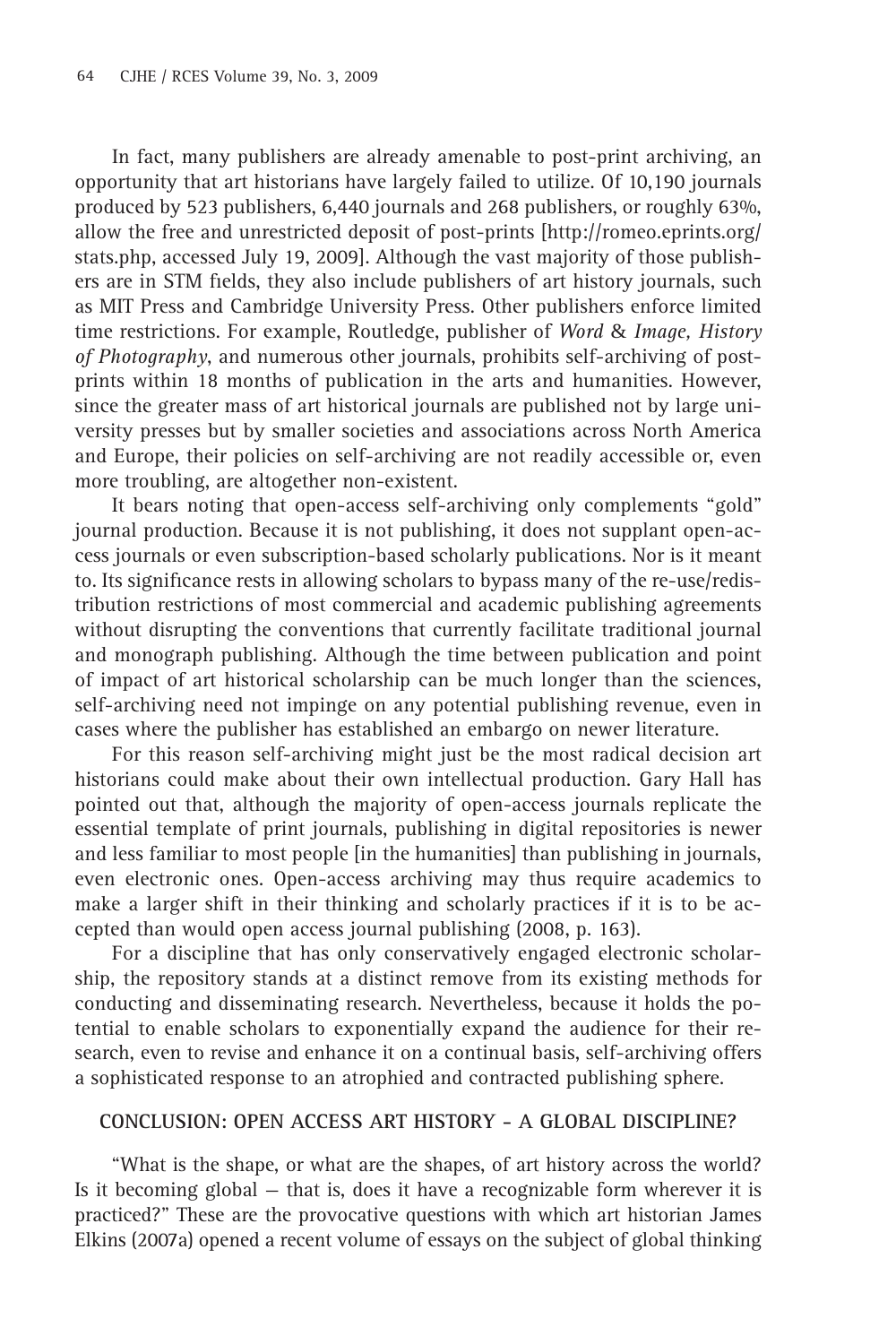within the discipline, (p. 3). They reflect a growing concern among art historians about the significance of globalization for the theory and practice of art history.

Is art history global? This is a question that open access can begin to answer. For, regardless of whether the focus is on "gold" or "green" routes, all open-access models of scholarly communication are explicitly based on the widespread democratization of knowledge. Commitment to this "access principle," as John Willinsky has called it, represents not only a recognition that open access can lead to increased impact; it also means accepting the scholar's obligation to making the fruits of research available as broadly as possible. "To find new ways of increasing access is to extend an invitation and to acknowledge a right," Willinsky notes, "for scholarship exists only as it is shared and circulated, only as it is open to new and diverging voices" (2006, p. 32). Although uneven economic and technological growth will remain an obstacle to universal open access, it is not difficult to see how even modest extensions of access into access-impoverished regions could benefit researchers and institutions incapable of commitment to high-priced journals and monographs.

But the opposite is true as well: the advantages of open access swim upstream, too, and not just in terms of citation increases and impact factors. Free and permanent online access to *worldwide* art historical literature has the potential to reconfigure how a discipline understands *itself* in potentially powerful ways. Elkins (2007b) has demonstrated the compelling extent to which much non-Western art history remains invisible to Western audiences, and vice versa, due to startling gaps in the indexes of European and North American (toll-access) research databases. By contrast, robust indexing of open-access journals, monographs, and self-archived papers can illuminate the full geographical distribution of art historical research. Point-of-origin data culled from repository records and journal usage logs could present a compelling picture of the depth and breadth of art history's spread.

Such a framework for comparing the discipline's activities and its audiences on a global scale might hold the seeds of a paradigm shift in how art historians understand the nature of their research and the diversity of their methodologies. But such a transformation can only take place if the discipline first considers the nature of its role in the debates over open access, digital communication, academic publishing, and the system of institutional legitimation. Self-archiving of e-prints is a necessary first step, as is the creation of more avenues for experimentation with open-access journals. University mandates are a critical aspect; however, open-access art history will almost certainly require the involvement of its societies at the level of policy-making and subsidies, particularly the College Art Association and the Universities Art Association of Canada, and partnerships with museums. Copyright and permissions presents a tremendous barrier, but one that might fall through active dialogue with the museum community and the establishment of standards for legal and ethical use of reproductions that balance the interests of both rights holders and image users.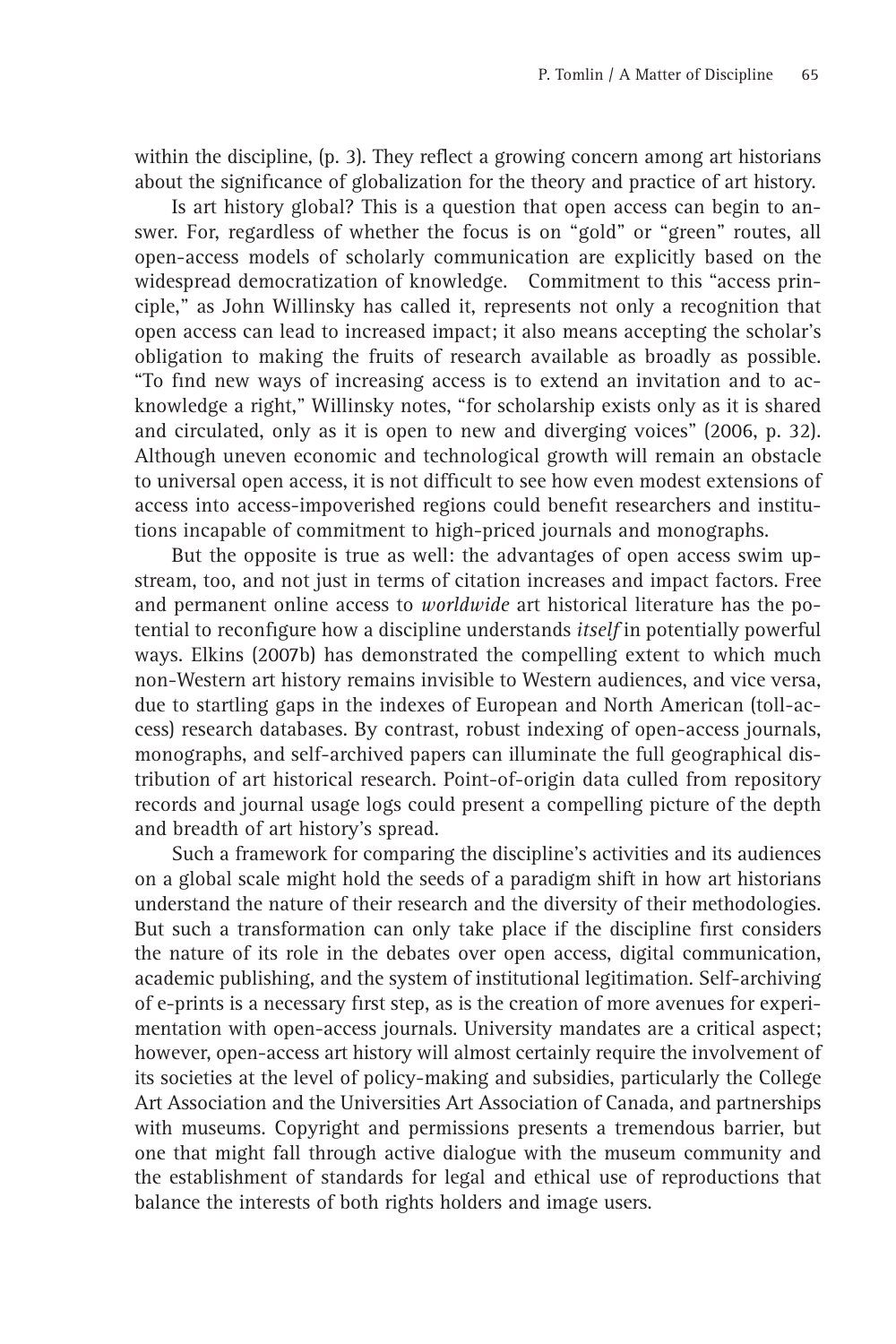Normalizing open access as a mode – *the* mode – of scholarly publishing will require a fundamental sense of self-reflexivity, a rigorous re-evaluation not only of the place of the monograph and journal article within the academic credentialing apparatus. It will also require accepting, even embracing, that the technology that has so impacted the sciences has, like elsewhere in the humanities, also altered art history and holds still greater changes for its scholarship waiting in the wings. And most importantly, whether ushered by the moral imperative traced by Willinsky or the lockstep of intellectual property and academic publishing, open access will require the commitment of art historians. As Peter Suber has succinctly noted, "Of all the groups that want OA to scientific and scholarly research, only one is in a position to deliver it: authors" (2004, n.p.). $\triangleq$ 

## **REFERENCES**

Albanese, A. (2008). ARL, Ithaka "field study" finds new scholarly models are embraced. *Library Journal*. Retrieved from http://www.libraryjournal.com/ article/CA6613717.html?nid=2673&rid=reg\_visitor\_id&source=title

Alonso, C., Davidson, C., Unsworth, J., & Wilthey, L. (2003). *Crises and opportunities: The futures of scholarly publishing.* New York: American Council of Learned Societies.

American Association of Museums (AAM), Rights and Reproductions Information Network, Registrars Committee. (2004). *AAM member museums rights*  & *reproductions survey*. Retrieved from http://www.panix.com/~squigle/rarin/ RCAAMSurvey2003-4.pdf

Antelman, K. (2004). Do open-access articles have a greater research impact? *College and Research Libraries*, *65*(1), 372–382.

Ballon, H., & Westermann, M. (2006). *Art history and its publications in the electronic age*. Retrieved from http://cnx.org/content/col10376/latest/

Bearman, D., & Trant, J. (1997). Museums and intellectual property: Rethinking rights management for a digital world. *Visual Resources: An International Journal of Documentation*, *12*(3–4), 269–279.

Bielstein, S. (2006). *Permissions, A survival guide: Blunt talk about art as intellectual property*. Chicago: University of Chicago Press.

Chan, L., Groen, G., & Guédon, J-C. (2006). *Study of the feasibility of openaccess publishing for journals funded by SSHRC's aid to scholarly and transfer journals programme.* Retrieved from http://www.sshrc-crsh.gc.ca/site/aboutcrsh/publications/journals\_report\_e.pdf

College Art Association. (2009*). Standards and guidelines: Copyrights and permissions in scholarly and educational publishing*. Retrieved from http:// www.collegeart.org/guidelines/reprorights.html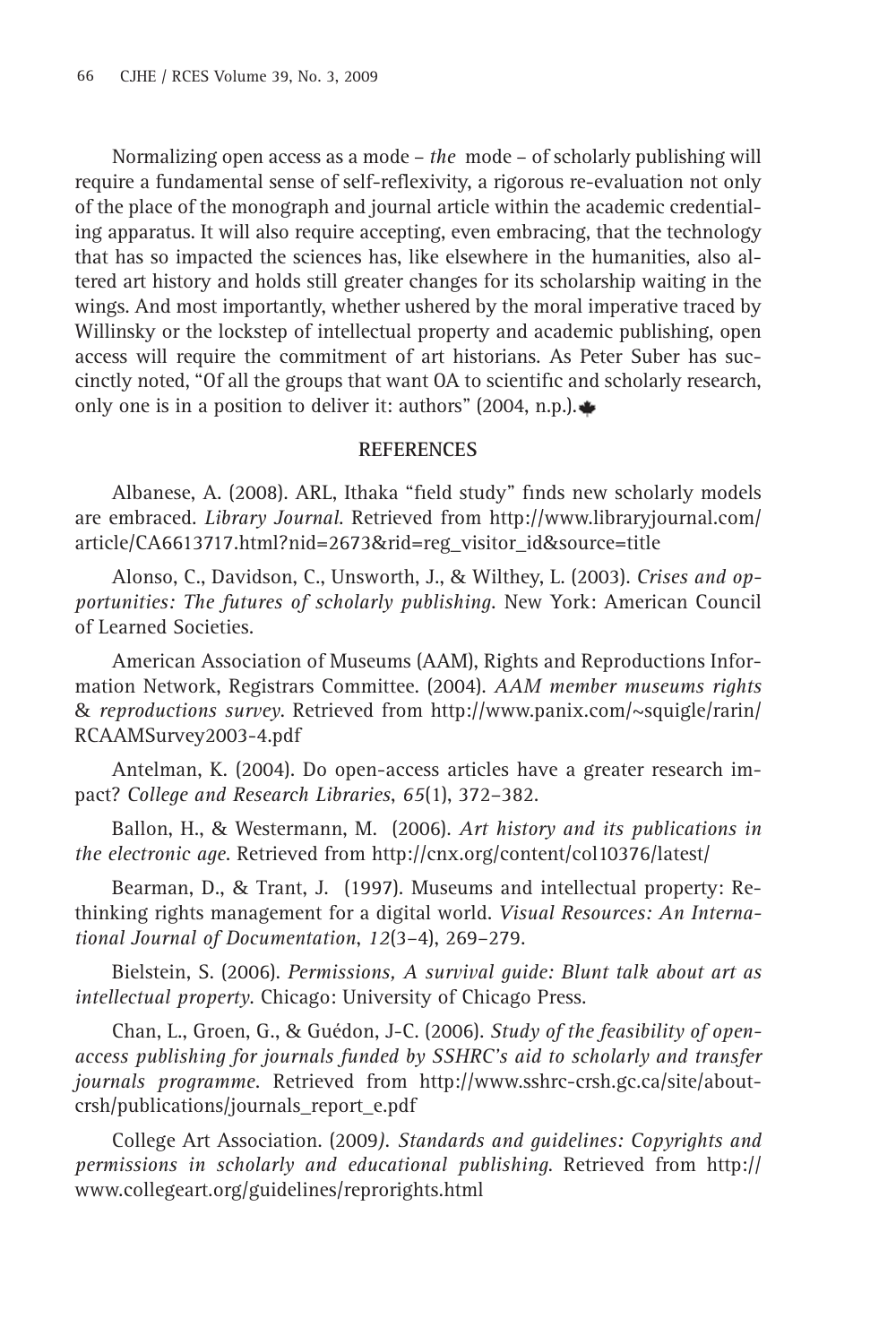Elkins, J. (2007a). Art history as a global discipline. In J. Elkins (Ed.), *Is art history global?* (pp. 3–24). London: Routledge.

Elkins, J. (2007b.) Canon and globalization in art history. In A. Brzyski (Ed.), *Partisan canons* (pp. 55–78). Durham, North Carolina: Duke University Press.

Guédon, J. (2004). The "green" and "gold" roads to open access: The case for mixing and matching. *Serials Review, 30*, 315–328.

Hall, G. (2008). *Digitize this book! The politics of new media or why we need open access now.* Minneapolis: University of Minnesota Press.

Hamma, K. (2005). Public domain art in an age of easier mechanical reproducibility. *D-Lib Magazine, 11*(11). Retrieved from http://www.dlib.org/dlib/november05/hamma/11hamma.html

Harnad, S. (2001). *For whom the gate tolls? How and why to free the refereed research literature online through author/institution self-archiving*. Retrieved from http://cogprints.org/1639

Harnad, S., Brody, T., Vallieres, F., Carr, L., Hitchcock, S., Gingras, Y., Oppenheim, C., Stamerjohanns, H. & Hilf, E*.* The access/impact problem and the green and gold roads to open access. *Serials Review, 30*, 310–314*.*

Harnad, S., & Brody, T. (2004). Comparing the impact of open access (OA) vs. non-OA articles in the same journals. *D-Lib Magazine*, *10*(6). Retrieved from http://www.dlib.org/dlib/june04/harnad/06harnad.html

Harnad, S. & Carr, L. (2005). *Keystroke economy: A study of the time and effort involved in self-archiving*. Retrieved from http://eprints.ecs.soton. ac.uk/10688/.

Heath, M., Jubb, M., & Robey, D. (2008). E-publication and open access in the arts and humanities in the UK. *Ariadne, 54*. Retrieved from http://www. ariadne.ac.uk/issue54/heath-et-al

Hoorn, E., & van der Graaf, M. (2006). Copyright issues in open access research journals: The author's perspective. *D-Lib Magazine, 12*(2). Retrieved from http://www.dlib.org/dlib/february06/vandergraaf/02vandergraaf.html

Howard, J. (2009). Humanities journals cost much more to publish than science journals. *Chronicle of Higher Education.* Retrieved from http://chronicle. com/daily/2009/07/22265n.htm

Hutcheon, L. (2006). *What open access could mean for the humanities.* Retrieved month day, year, fromhttp://open.utoronto.ca/index.php?option=com\_ content&task=view&id=389&Itemid=66

Jöttkandt, S. (2007)*. No-fee OA journals in the humanities, Three case studies: A presentation by Open Humanities Press.* Retrieved from http://eprints. rclis.org/16184/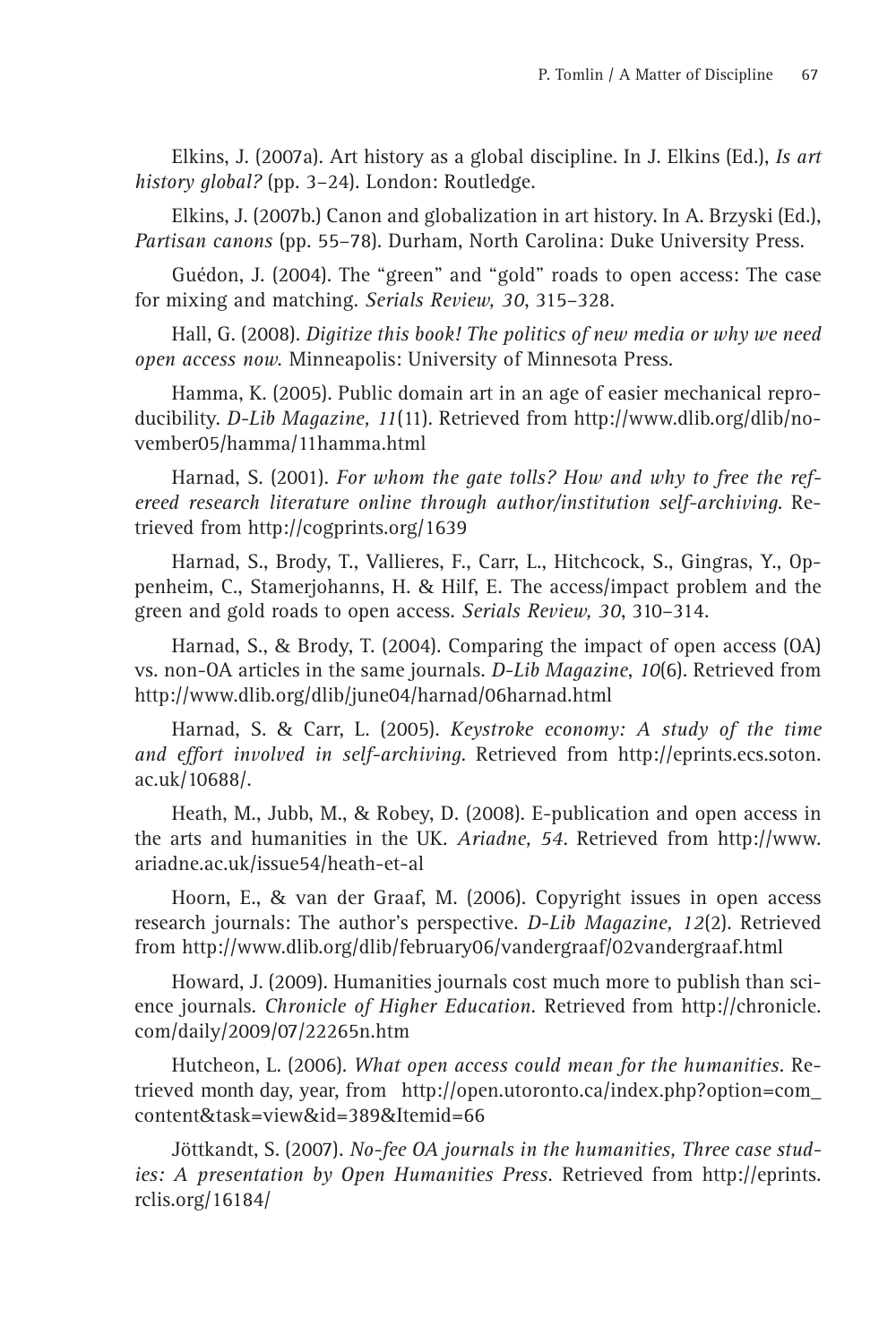Jöttkandt, S. (2008)*. Free/libre scholarship: Open Humanities Press.* Retrieved from http://openhumanitiespress.org/Jottkandt-03-april-08-Irvine-talk.pdf

Kaufman, C., & Wills, A. (2005). *Variations on open access: A study of the fi nancial and non-fi nancial effects of alternative business models for scholarly journals.* Retrieved from http://www.sspnet.org/documents/65\_Kaufman.pdf

Lyon, C. (2006). The art book's last stand? *Art in America, 94*(8), 47–50.

McGill, L.(2006). *The state of scholarly publishing in the history of art and architecture*. Retrieved from http://cnx.org/content/col10377/latest/

Murray, S. (2009). *Art history and the new media: Representation and the production of humanistic knowledge. Working together or apart: Promoting the next generation of digital scholarship.* Washington, DC: Council on Library and Information Resources.

Renz, L. S. Lawrence and J. Smith (2004). *Foundation funding for the humanities: An overview of current and historical trends*. New York: The Foundation Center. Retrieved from http://foundationcenter.org/gainknowledge/research/pdf/human.pdf

Research Information Network & Universities UK. (2009). *Paying for open access publication charges.* Retrieved month day, year, from http://www.rin. ac.uk/openaccess-payment-fees

Soussloff, C. (2006). Publishing paradigms in art history. *Art Journal*, *65*(4), 36–40.

Suber, P. (2004). *Creating an intellectual commons through open access*. Retrieved from http://dlc.dlib.indiana.edu/archive/00001246/01/suberrev052804.pdf

Suber, P. (2004, June). *Web Focus: Access to the literature: The primacy of authors in achieving open access* [online forum content]. Retrieved from http:// www.nature.com/nature/focus/accessdebate/24.html

Suber, P. (2005). Promoting open access in the humanities. *Syllecta Classica, 16,* 231–246.

Willinsky, J. (2006). *The access principle: The case for open access to research and scholarship.* Cambridge, MA: MIT Press.

Willinsky, J. (2009). Toward the design of an open monograph press*. The Journal of Electronic Publishing, 12*(1). Retrieved month day, year, from http:// dx.doi.org/10.3998/3336451.0012.103